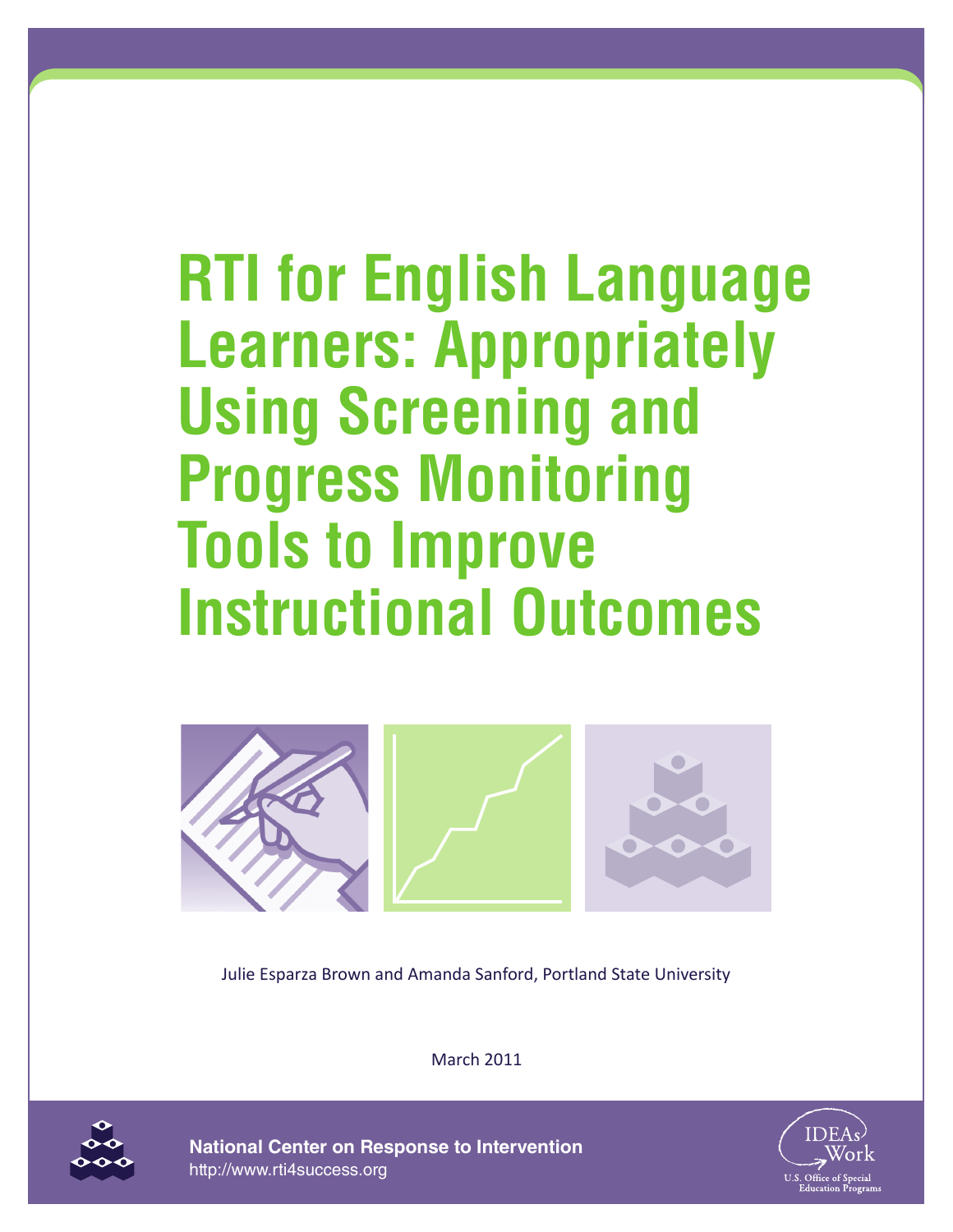#### **About the National Center on Response to Intervention**

Through funding from the U.S. Department of Education's Office of Special Education Programs, the American Institutes for Research and researchers from Vanderbilt University and the University of Kansas have established the National Center on Response to Intervention. The Center provides technical assistance to states and districts and builds the capacity of states to assist districts in implementing proven response to intervention frameworks.



**National Center on Response to Intervention** http://www.rti4success.org

This document was produced under U.S. Department of Education, Office of Special Education Programs Grant No. H326E070004 to the American Institutes for Research. Grace Zamora Durán and Tina Diamond served as the OSEP project officers. The views expressed herein do not necessarily represent the positions or polices of the Department of Education. No official endorsement by the U.S. Department of Education of any product, commodity, service or enterprise mentioned in this publication is intended or should be inferred. This product is public domain. Authorization to reproduce it in whole or in part is granted. While permission to reprint this publication is not necessary, the citation should be: Esparza Brown, J., & Sanford, A. (March 2011). *RTI for English Language Learners: Appropriately Using Screening and Progress Monitoring Tools to Improve Instructional Outcomes*. Washington, DC: U.S. Department of Education, Office of Special Education Programs, National Center on Response to Intervention.



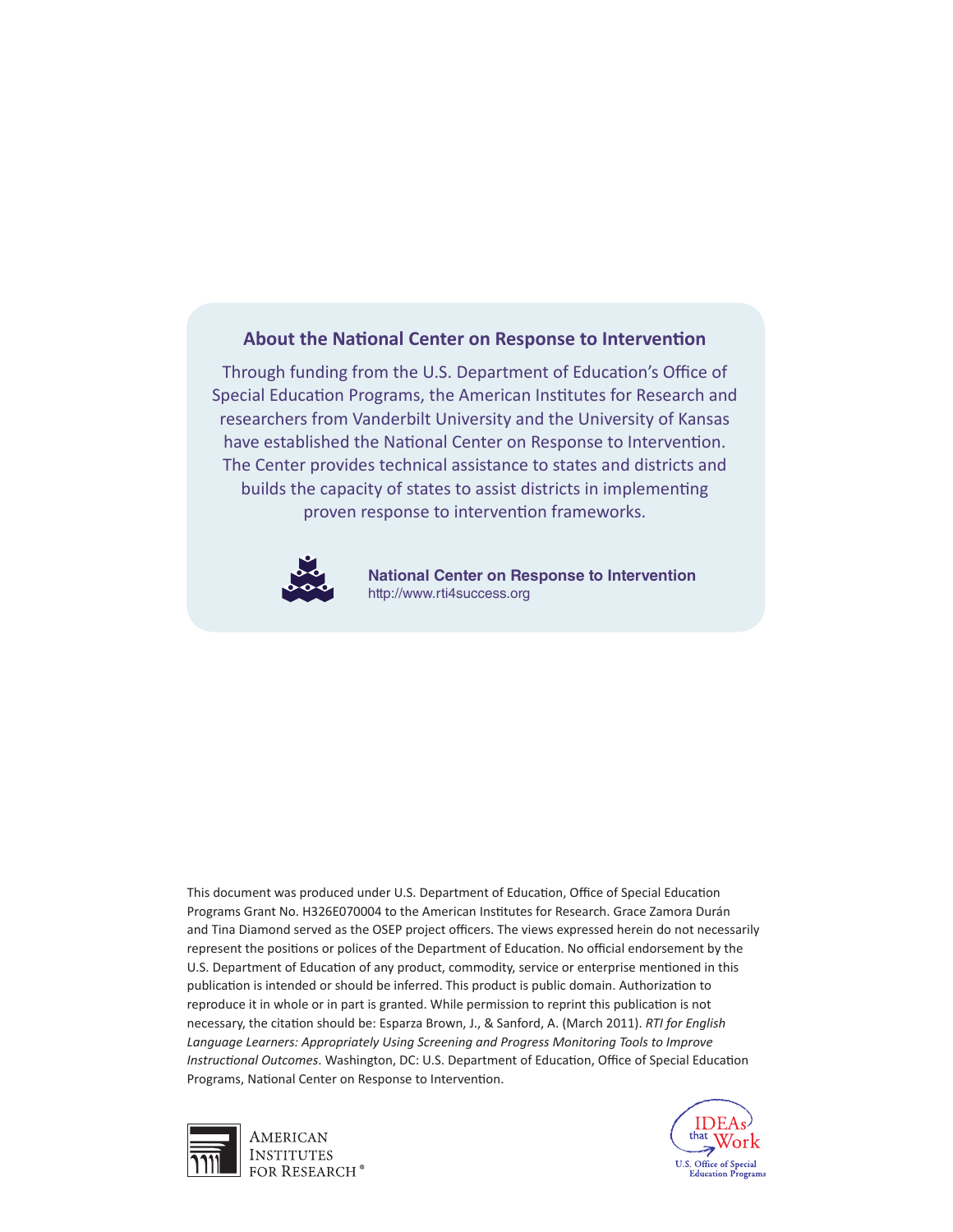

This brief provides a framework for using Response to Intervention (RTI) with students who are English Language Learners (ELL) from Hispanic backgrounds. The first section examines the characteristics of these students; defines the RTI process; and then models how students' linguistic, cultural, and experiential backgrounds can guide appropriate screening, progress monitoring, and goal setting that will help promote English literacy. Although the majority of ELLs in the United States are Hispanic and come from Spanish-speaking homes, students classified as ELL speak more than 350 languages (Ethnologue, 2009). This brief provides an example of the RTI framework for a student whose native language is Spanish; however, the same framework may be applied with all ELLs, taking into account other culturespecific factors. Teachers will find it helpful to learn more about their students' native languages to understand the specific challenges they will face based on the similarities and differences between their native language (L1) and English (L2). Finally, this brief discusses the crucial need for systems-level changes to ensure educational equity for ELLs and other diverse student groups.



Every region of our country is experiencing a shift in racial and ethnic composition, and this shift is projected to continue over the next few decades. Non-Hispanic Whites currently are 67% of the population; by 2050, it is projected, they will be only 47% of the U.S. population. Within this same time span, the Hispanic population is expected to triple in size to 29% of the total, the Black population will increase slightly from 12.8 % to 13.4%, and the Asian subgroup will increase from 5% to 9% (Passel & Cohn, 2008). This population transformation will dramatically alter how schools meet the needs of every student. Educators will have to be prepared to meet the needs of the increasing diversity of students to prepare all children to become productive members of our country. It is especially crucial to understand the particular needs of students who come from homes where English is not the dominant language. The largest group is those whose home language is Spanish (Ethnologue, 2009). The Pew Hispanic Center (Fry & Gonzales, 2008) reports that Hispanic students accounted for 60% of the total growth in public school

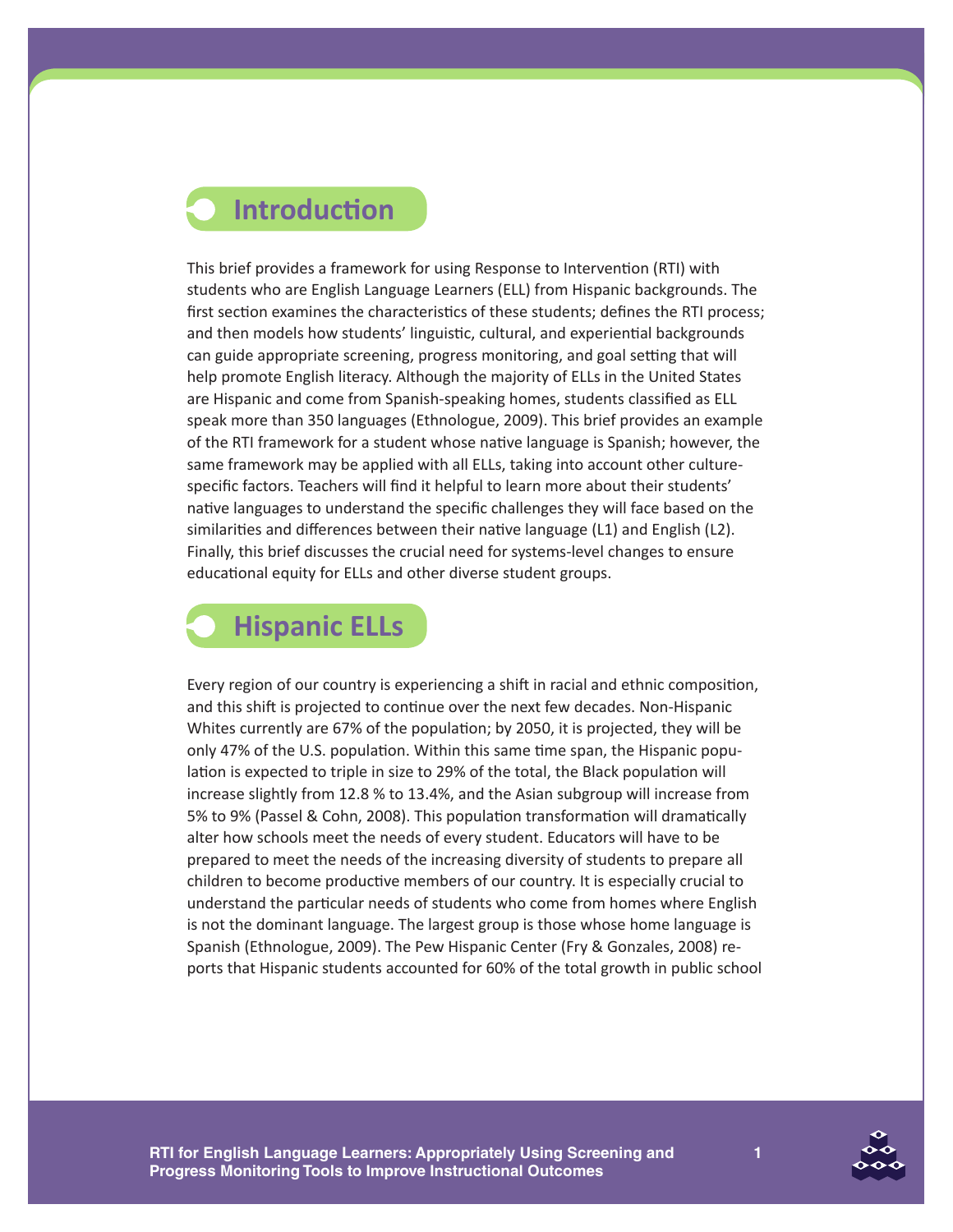populations during 1990 to 2006, and this group is projected to increase by 166% by 2050. Knowing how to best educate these students must become a national priority, because the current dropout rate for Hispanic students stands at 22%, three times the rate of non-Hispanic White students (Fry & Gonzales, 2008).

# **What Do ALL Teachers Need to Know About ELLs?**

Because of the demographic changes in schools, every teacher must acquire the following knowledge and skills to deliver appropriate instruction and ensure positive educational outcomes:

- 1. Understand that education is a social entitlement achieved only when we provide equitable educational opportunities with high expectations for all students.
- 2. Understand the linguistic, cultural, and experiential context of every student and how to incorporate this knowledge systematically into curriculum and instruction.
- 3. Plan and adapt appropriate assessment and instruction based on students' unique backgrounds.

# **Stages of Second Language Proficiency**

ELLs typically show high levels of language growth in L2 in the initial years of instruction, but this growth levels off as content becomes more difficult. This section describes the variety of ways in which ELLs experience their second language and provides an overview of five stages of development from initial exposure to proficiency.

**Primary language.** By definition, ELLs come from homes where a language (or languages) other than English is spoken or is spoken in addition to English. Pinker (2007) states that typical first language development occurs when children are exposed to language from birth to about age six, emphasizing a common theory in language acquisition called the "critical period." For ELLs, the amount of language

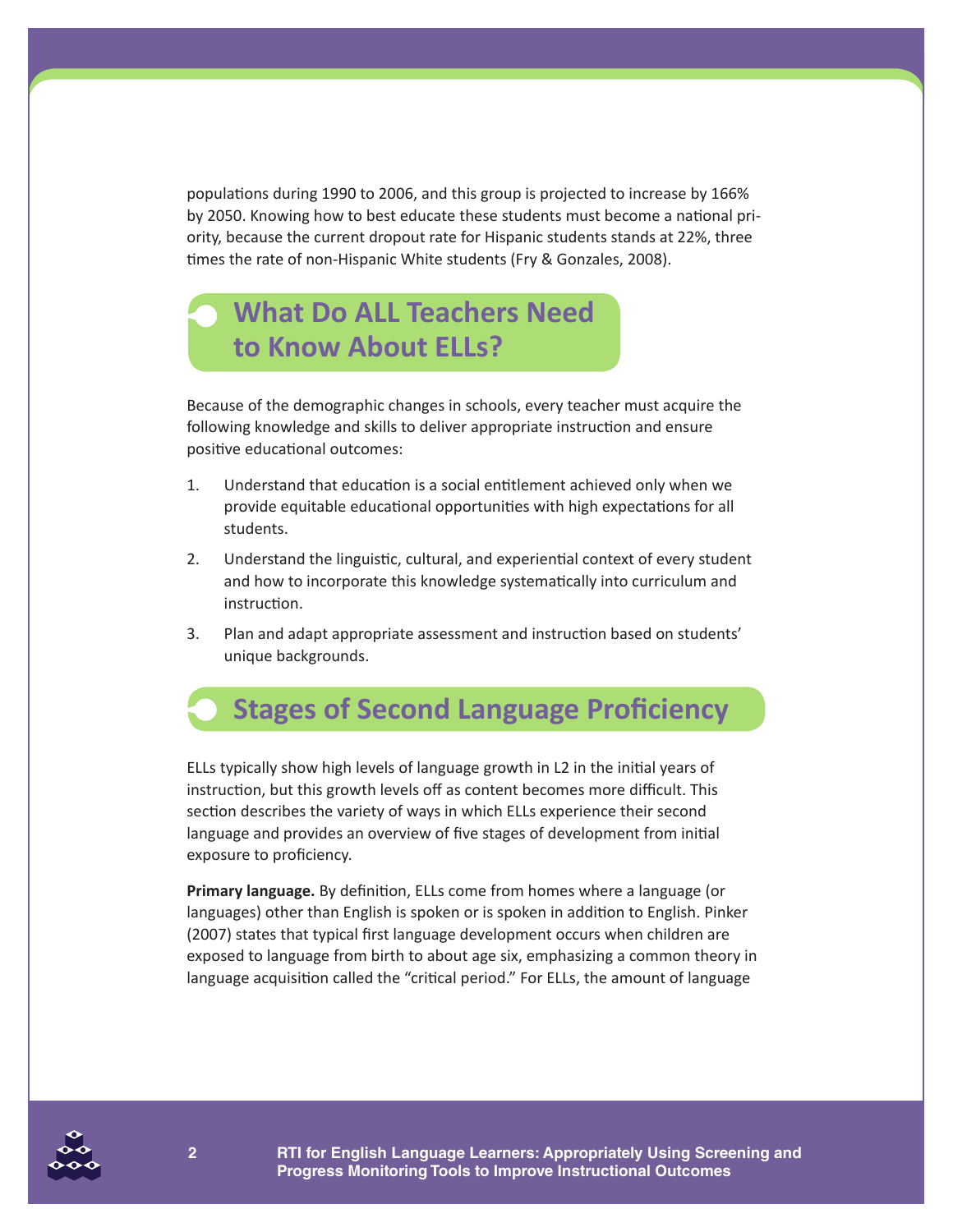input during this time in their native language (L1) and English (L2) varies. "Second languages develop under an extremely heterogeneous set of conditions, far more diverse than the conditions under which children learn their native language" (Bialystok & Hakuta, 1994, p. 2). Thus, ELLs may not have the opportunity to develop fully either their L1 or L2 due to variability in language exposure in either language. When children's primary language development is interrupted in some way, development may be diminished. As such, it is important to know when children were exposed to or learned a second language and to assess their proficiency in both L1 and L2.

**Simultaneous bilinguals** are exposed to and learn both languages concurrently, beginning at or shortly after birth, and often develop full bilingualism (Valdés & Figueroa, 1996). Research has demonstrated that simultaneous bilinguals progress through early language milestones at the same ages as their monolingual peers (Bialystok & Hakuta, 1994; Kohnert, 2008). Simultaneous bilinguals may demonstrate language strength in one language or the other depending on the context (e.g., home, school).

**Sequential bilinguals**, on the other hand, are exposed to a second language before their L1 is completely developed (Valdés & Figueroa, 1996). "Early sequential bilinguals have experience with a single first language beginning at birth and begin to acquire a second at some point during childhood" (Kohnert, 2008, p. 65). Sequential bilinguals are essentially monolingual speakers of L1 until L2 is introduced. The hallmark of this profile is variability of language proficiency in both languages determined by the extent of L1 development before L2 introduction. Development of both languages appears to be dependent on the child's continued experiences in L1 so that L1 can support L2 development (Kohnert, 2008). Therefore, the stronger or more developed L1 is before learning L2, the better the developmental process will be for both languages (August & Hakuta, 1997; August & Shanahan, 2006). Therefore, if native language (L1) instruction is available in elementary schools, it may be helpful to begin literacy instruction in L1 and concurrently provide ELLs with a strong program of English language development (ELD).

**Language proficiency.** Once children enter school, their language ability in the instructional language will set them on a path either for success or for challenges. Upon enrolling their child in school, parents complete a federally mandated Home Language Survey on which they report whether a language other than English is used in the home and whether that use could affect the student's level of English

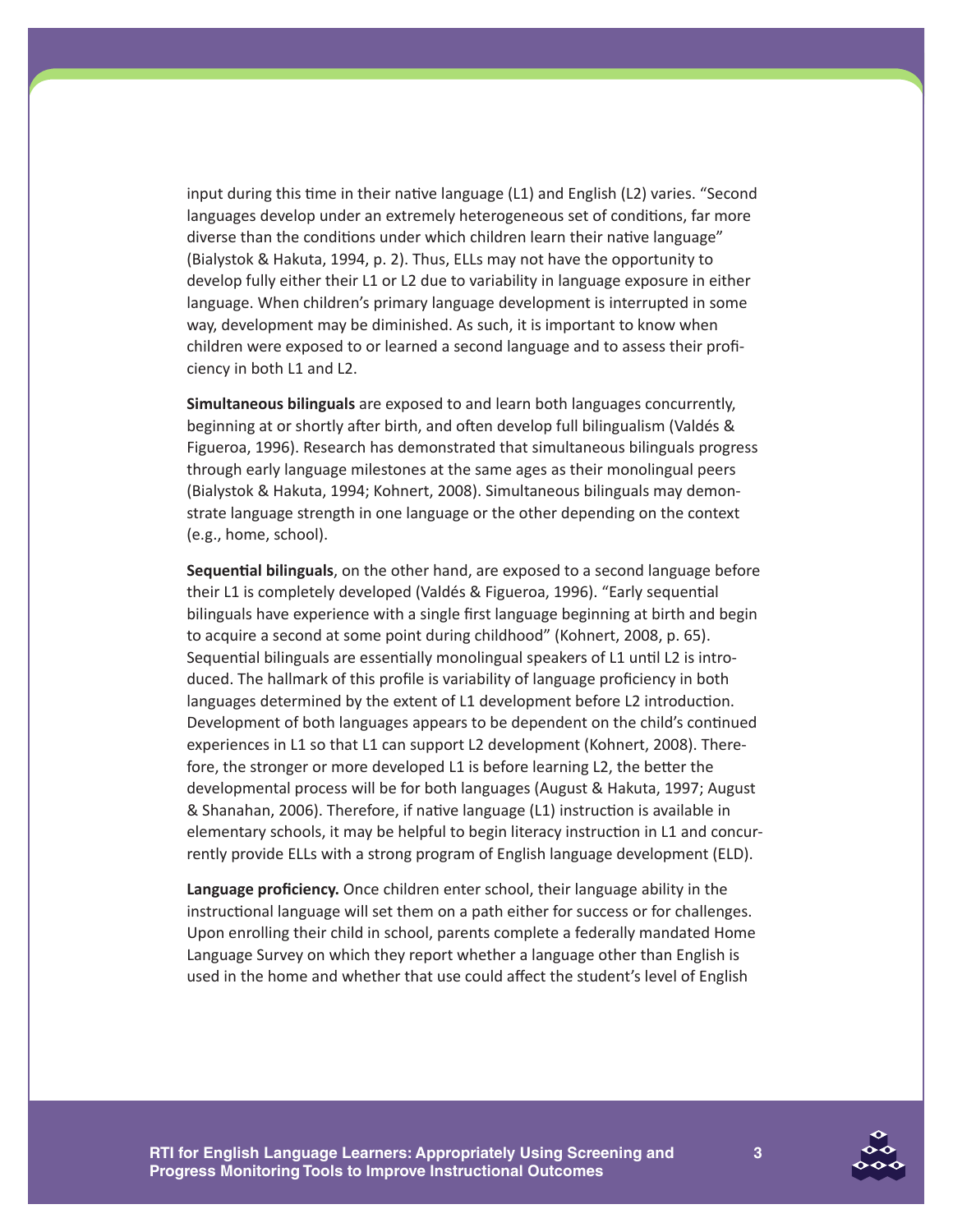proficiency. If so, a state-approved language proficiency test is administered to identify children who need systematic ELD through Title III. An ELD program alone, which may be delivered daily through a pull-out or push-in model, is not sufficient for students' language to catch up to their English-only peers (Thomas & Collier, 2002). All aspects of instruction must be adapted to the language proficiency of each ELL. To do so requires understanding of how students progress through the second language continuum.

**The second language continuum.** The development of language proficiency for ELLs is viewed as a continuum of stages (generally five). The overall goal is to provide support in the instructional language so that students can work toward grade-level standards. Each language proficiency stage is described briefly below. It is imperative to remember that reading instruction, especially in foundational skills like phonemic awareness and phonics, can begin immediately upon school entry, either in L1 or L2, or in both (Gersten, et al., 2007). In other words, beginning reading instruction in English does not need to wait for the student to develop proficiency in English.

At the **first stage**, Preproduction/Entering, students initially may be silent and are dependent upon modeling and visual aids. Gradually, children begin speaking words, can answer simple questions, and use repetitive phrases. The focus should be to make language understandable or comprehensible to students rather than to require oral production from them. Students can be asked to point to the correct answer, to draw their response, or to use many other nonverbal ways of responding.

At the **second stage**, Early Production/Beginning, students will begin speaking in short phrases and use common expressions but still understand much more than they can produce. Teachers can use books with repetitive text for language practice, choral readings, and songs or chants to encourage language participation.

During the **third stage**, Speech Emergence/Developing, children generally have acquired good social language; however, they continue to have difficulty with syntax, grammar, and academic (textbook and test) language. They need explicit instruction and rehearsal in language structures and vocabulary found in the curriculum (Dutro & Moran, 2003). In other words, the instructional focus should be first on the new language in the curriculum and then the new context.

At **stage four**, Intermediate Fluency/Expanding, students use more complex language and make fewer errors in speech. They may continue to have difficulty with



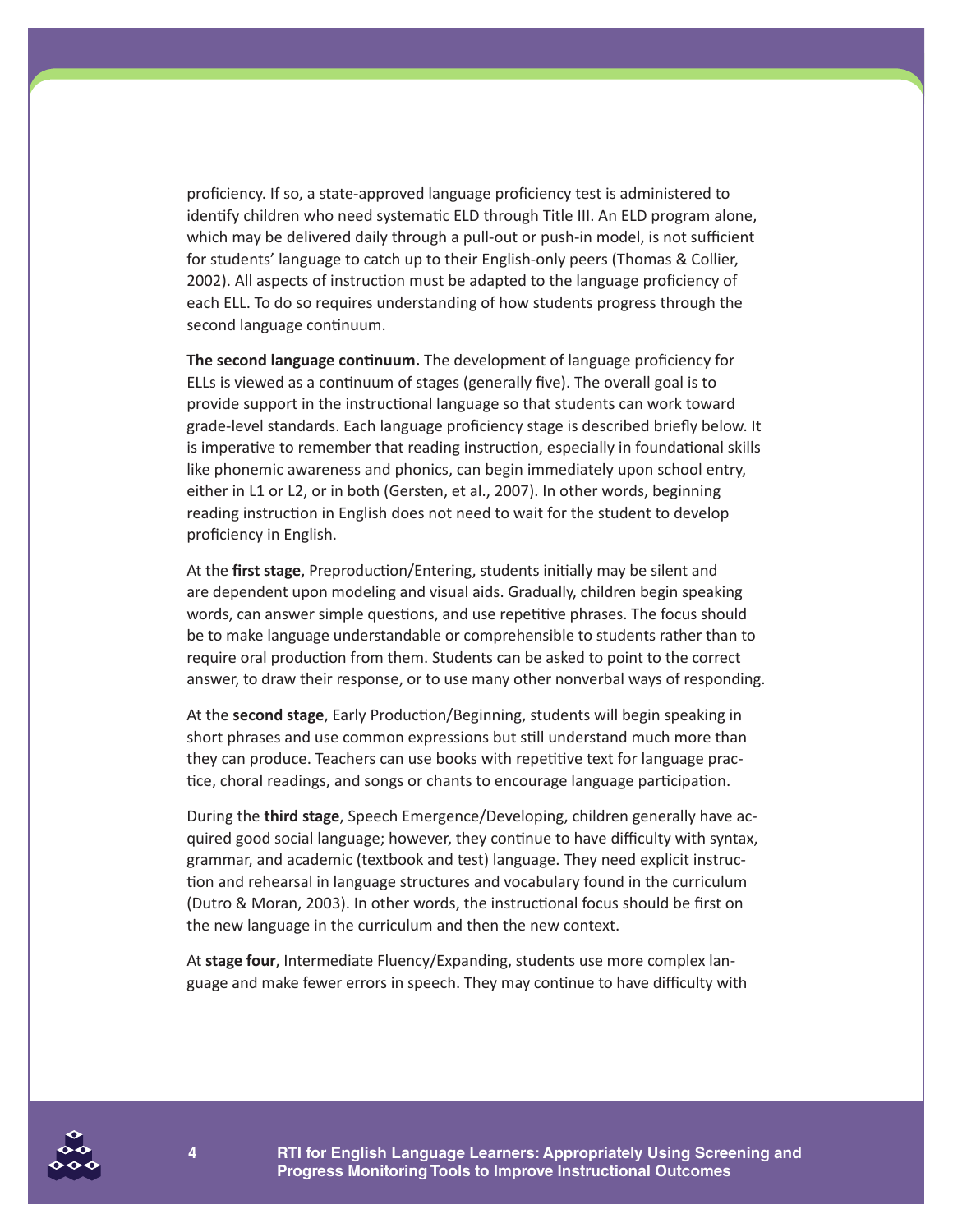decontextualized, academic language, and they are not yet considered fluent English speakers. Explicit instruction in language use and vocabulary continues to be appropriate, with a focus on supporting students in reaching curricular benchmarks.

Finally, at **stage five** or Advanced Fluency/Bridging, students are considered to be fully proficient. While students typically exit from ELD programs at this stage or earlier, they generally continue to need language support and close monitoring for a period of time as they continue to develop the academic language already known to their same-aged, English-only peers.

To summarize, research demonstrates that progressing through the five stages of second language development may take 6 years or longer (Thomas & Collier, 2002). Therefore, when an ELL struggles, we must first consider whether the instructional and language demands are appropriate for his or her language proficiency level and, if not, provide appropriate instruction, before considering intrinsic factors as causal.

# **Background Experiences**

The time spent in asking specific questions about a student's background will yield benefits in planning assessment and instruction. The formal and home literacy experiences of ELLs will also provide insights about their instructional needs.

**Country of origin.** The majority of ELLs (52%) are born in the United States and are second generation Hispanics (Fry & Passell, 2009). Differences in generational language patterns and use have been identified (Valdés & Figueroa, 1996). First-generation students who immigrated to the United States generally have more highly developed L1, depending on their age upon arrival. Second-generation students, born in the United States., may struggle in both L1 and L2 because they frequently hear a mixture of two languages in the home before starting school. Their parents may, by necessity, continue to speak the native language in the home and may not use English sufficiently to support their children's development of English. Thirdgeneration students often do not speak the heritage language much, if at all, and are generally considered native English speakers. Such children, however, remain within the definition of "bilingual" and should not be treated as if they were monolingual English speakers, because they may have had some, perhaps even significant, exposure to the native language. Conversely, it cannot be assumed that children with Hispanic surnames are in fact ELLs. By the third generation, families often

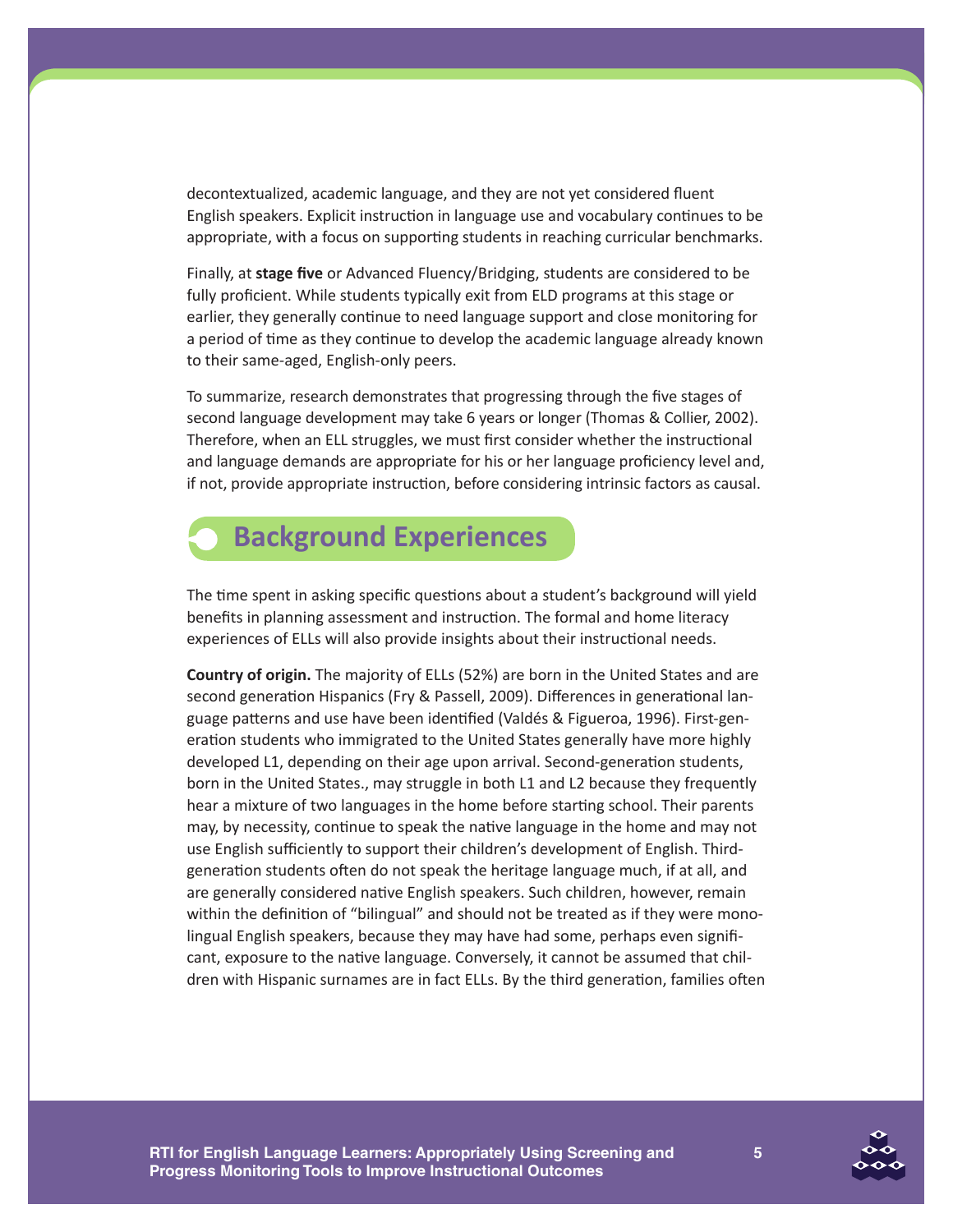want their children fully "Americanized" and to speak fluent English with no accent. Sometimes, to recover stronger ties to their heritage, Third-generation individuals later choose to learn Spanish formally as a foreign language in school.

Studies show that, along with generational differences in language use, first- and second-generation students tend to come from homes with lower socioeconomic status (SES) than third-generation students do (Fry & Passell, 2009). Seminal research by Hart & Risley (1995b) highlights significant differences in vocabulary and language between individuals from low SES backgrounds and those from middle-class backgrounds. Consequently, SES factors may strongly affect language development in sequential bilinguals.

The majority of the Spanish-speaking immigrant population in the United States comes from Mexico. Immigrants also come from Central and South America and the Caribbean; therefore, they have many regional and dialectical differences. A third, indigenous language may be spoken as well. Because of the cultural and linguistic differences between and within Spanish-speaking countries and their peoples, it is important to consider the heterogeneity of ELLs in instructional planning.

**Educational experiences of the student.** It is important for teachers to investigate students' formal educational experiences to understand what they have had the opportunity to learn in L1 in terms of both skills and experiences. All children bring a variety of resources to school, although these resources may differ from those of U.S. middle-class children (Freire & Macedo, 1987). These diverse experiences, described as *funds of knowledge*, may include oral storytelling, traditional cultural practices, and spiritual beliefs (Moll, Amanti, Neff, & Gonzales, 1992). Therefore, to build a foundation for culturally responsive practice, teachers should acknowledge multiple ways of knowing and the background experiences that children bring to school (Gay, 2000).

Students who have developed oral and literacy skills in L1 frequently acquire academic English within 1–3 years and can transfer many L1 literacy skills to support their developing English language and literacy (Sparks, Patton, Ganschow, Humbach & Javorsky, 2008). This concept of common underlying proficiency (Cummins, 1981), also known as "linguistic transfer," explains that much of what students build in their L1 remains accessible in L2. A student's age alone, however, is not a reliable indicator of prior educational experiences. For example, a 14-yearold student from an urban environment with consistent educational opportunities

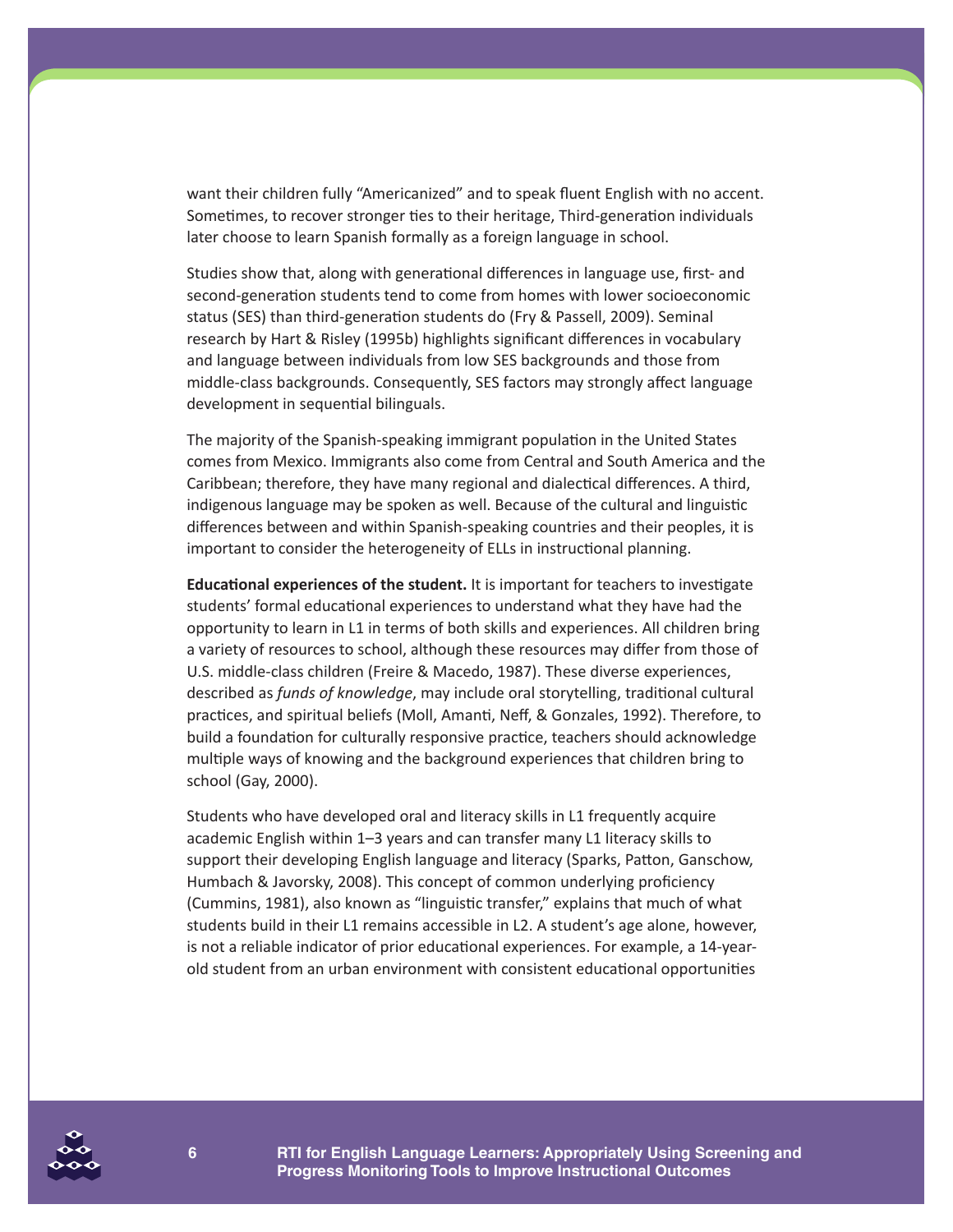in his/her home country has significantly different experiences than a 14-year-old living in a small village receiving instruction from an itinerant teacher. The student who has had inconsistent instruction, often known as interrupted education, may need instruction in foundational skills that are already developed in the student whose instruction was more consistent.

In general, second generation students receive most or all of their education in U.S. schools. They are likely to be sequential bilingual students and, if their L1 was not fully developed prior to the introduction of L2, they may struggle in school due to an incomplete foundation in either language. These students, regardless of age, may benefit from initial literacy instruction in L1, a solid program of ELD, and direct instruction on how to transfer literacy skills learned in L1 to English literacy (Thomas & Collier, 2002).

## **Response to Intervention and English Language Learners**

This section describes the purpose and rationale for implementing RTI, its critical features, and unique considerations as schools determine how to implement screening and progress monitoring within the RTI framework to best serve ELLs.

The National Center on Response to Intervention (NCRTI) describes RTI as follows:

*Response to Intervention integrates student assessment and evidence-based instructional interventions within a multilevel prevention framework in order to maximize student achievement and reduce behavior problems (NCRTI, 2010).*

RTI's focus on effective, research-based instruction in the general education classroom emphasizes the importance of providing high-quality, linguistically and culturally responsive core curricula as a precursor to the identification of students with learning or behavioral challenges. An additional consideration for ELLs includes the language of instruction, as evidence suggests that instruction in students' primary language (L1) may confer a benefit in English reading development (Goldenberg, 2008). Therefore, implementation of RTI requires a clear understanding of this research as the context within which appropriate decisions should be made regarding standards for growth, progress, and movement across levels. The sections below

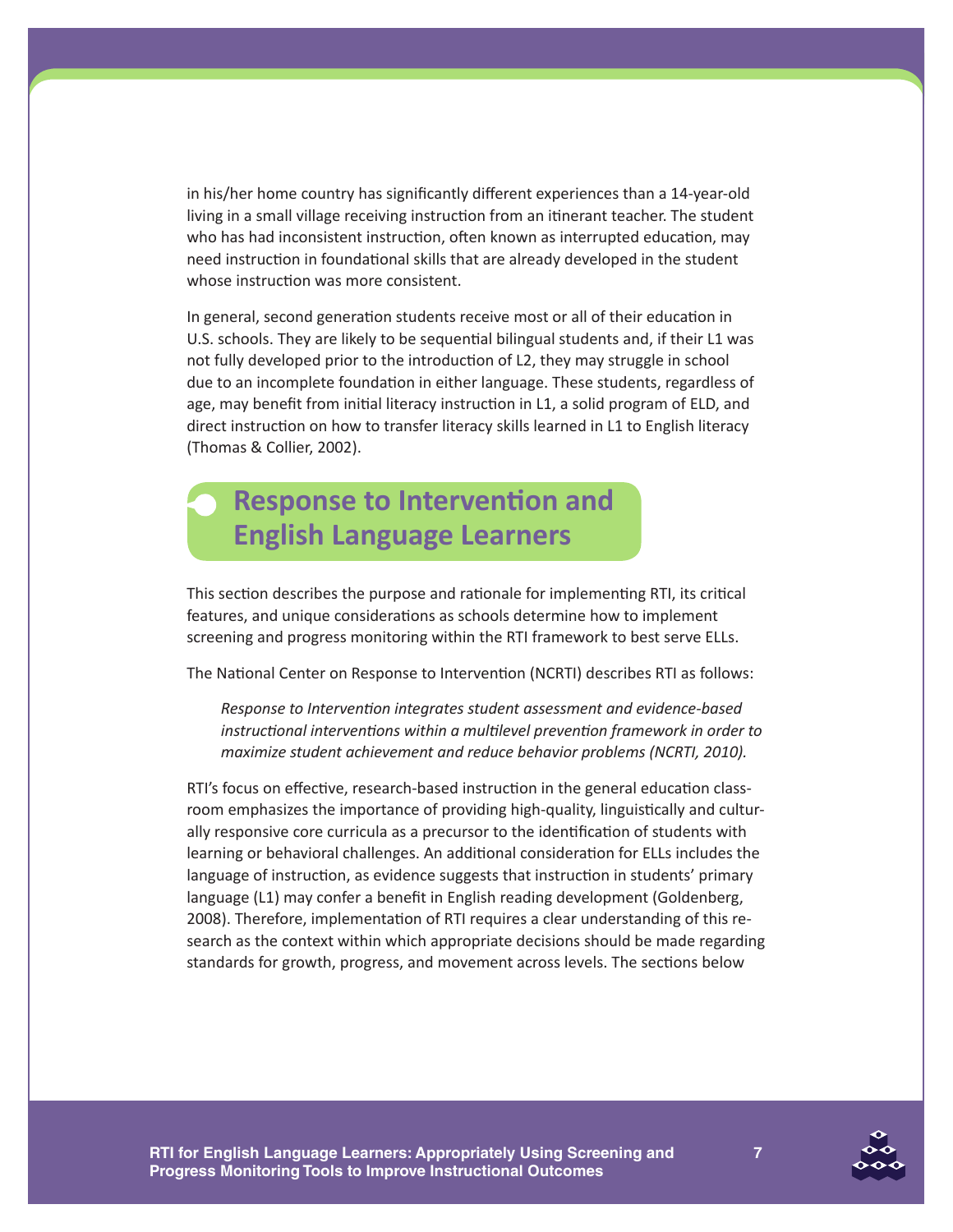provide a general discussion of RTI implementation specifically within the context of improving reading outcomes for ELLs.

The RTI components of coordinated prevention and early intervention hold promise for improving the outcomes of ELLs and their monolingual English peers primarily because they involve evaluation in curriculum-based academic skills as opposed to the measurement of decontextualized concepts that are characteristic of standardized testing (Kovaleski & Prasse, 2004). An additional benefit to ELLs may also result from RTI's focus on preventing and responding to reading difficulties through the use of research-based practices, similar to the benefits of RTI that have been demonstrated for students in general (Gunn et al., 2005; Riedel, 2007). Essential components of RTI include the following:

- **I** Using screening and formative assessment data to identify students at risk for poor learning outcomes
- Monitoring the effectiveness of instruction (i.e., progress monitoring)
- <sup>l</sup> Implementing multi-leveled evidence-based instruction that is matched to students' instructional needs
- Data-based decision making for instruction, movement within the multi-level system, and disability identification (in accordance with state law)

The following sections address screening and progress monitoring, primarily with special considerations for applying these concepts with ELLs.

### **Formative Assessment—Screening and Progress Monitoring**

Students who need additional instructional supports are identified through the use of universal screening measures. Struggling students are identified by implementing a two-stage screening process. Screening tools must be reliable and valid, and demonstrate diagnostic accuracy for predicting which students will develop learning or behavioral difficulties. Screening assessments are brief, conducted with all students or targeted groups at each grade level, and are followed by additional, more in-depth testing or short-term progress monitoring to confirm a student's need for additional instructional support.

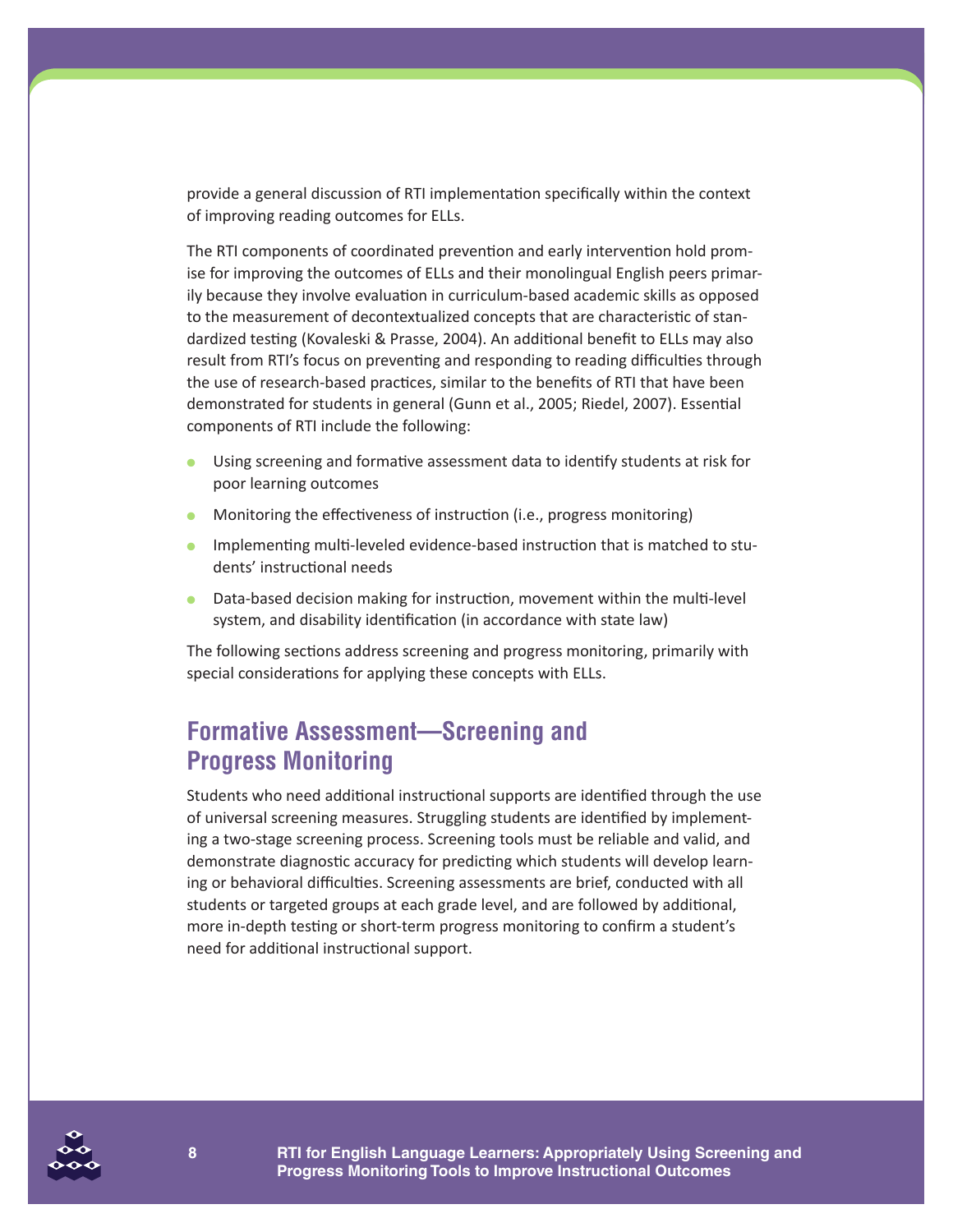Unlike screening, progress monitoring occurs at least monthly and is used to assess students' academic performance over time, to quantify student rates of improvement or responsiveness to instruction, and to evaluate instructional effectiveness. Progress monitoring can be implemented with individual students, groups of students, or an entire class. It is important that progress monitoring be conducted with attention to issues regarding the reliability and validity of the assessment instrument. With respect to the use of these instruments with ELLs, reliability tends not to pose any particular difficulty for most instruments, especially if they have been developed carefully and in accord with rigorous psychometric procedures. Conversely, whether an instrument remains a valid indicator should be of central concern, because factors such as variable language proficiency and experience with the culture and classroom setting may strongly influence performance (Ortiz, 2008; Ortiz & Dynda, 2005). Therefore, it is critical to assess the validity of these measures with students from diverse cultural and linguistic backgrounds.

## **Should the Same Screening and Progress Monitoring Assessments Used with Monolingual English Students Be Used with English Language Learners?**

Evidence to support the use of screening and progress monitoring tools is emerging, and the literature mainly shows that these instruments and methods can have documented effectiveness with both ELLs and their monolingual English peers (Klingner, Artiles, & Bareletta, 2006; Vanderwood & Nam, 2008). Both the RTI (Gersten et al., 2007) and ELL (Gersten et al., 2008) practice guides from the Institute for Education Sciences indicate that screening and monitoring students' performance in English language phonological processing, letter knowledge, and word and text reading are helpful to plan instruction for ELLs. The IES practice guide for ELLs reports that 21 studies demonstrated that measures of phonological processing, letter and alphabetic knowledge, and reading of word lists or connected text are reliable means of determining which ELLs are likely to benefit from additional instructional assistance in these areas to support reading (Gersten et al., 2008). Studies have consistently shown a correlation between measures of phonological awareness (e.g., Riedel, 2007), alphabetic understanding (e.g., Fien et al., 2008; Riedel, 2007; Vanderwood, Linklater, & Healy, 2008), and oral reading fluency (e.g., Crosson & Lesaux, 2010; Riedel, 2007; Vanderwood et al., 2008; Wiley & Deno,

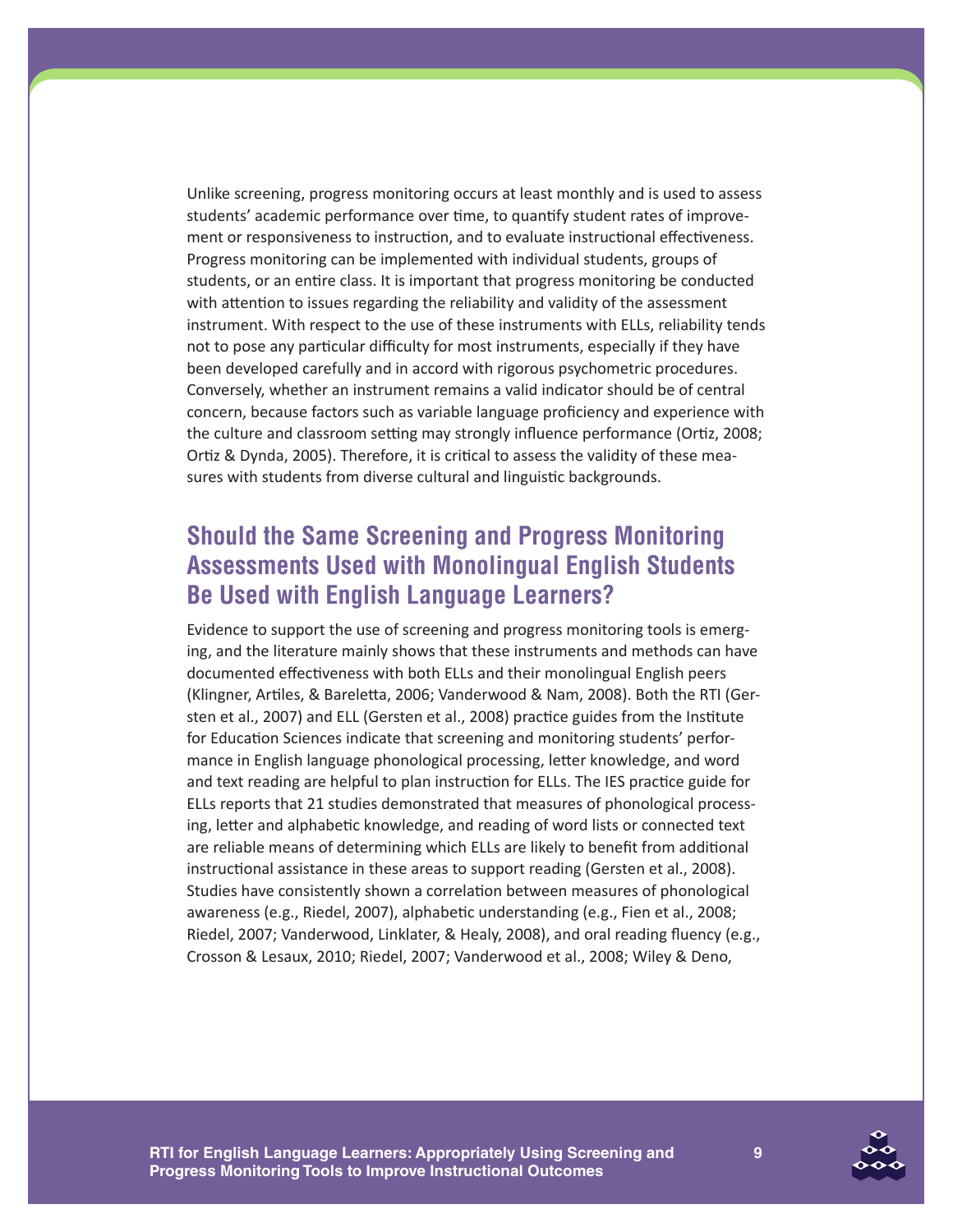2005) with measures of reading comprehension for ELLs spanning kindergarten, and first, second, third, and fifth grades. Thus, growing evidence indicates that these tools are appropriate to identify ELLs who may be at risk for reading failure; thus, additional instructional support can be provided. Although these tools may well be appropriate for use with ELLs, additional considerations exist regarding the meaning of these tools; to inform decisions, other data should be collected, as described below.

## **Is Additional Screening Information Needed for English Language Learners?**

Screening information is certainly useful in evaluating ELLs who may be at risk for reading problems, but other data are necessary to bolster such conclusions. For example, Linan-Thompson and Ortiz (2009) note that special consideration must be given to students' performance in their native language. Students with strong native language literacy skills may require different instructional supports than students with the same English instructional profile and weak native language literacy skills. Second, Al Otaiba and colleagues (2009) documented that Hispanic students requiring ELD/ELL services demonstrated lower performance on Oral Reading Fluency measures in comparison to their Hispanic peers not receiving EDL/ELL services; this result may have been due to language proficiency and vocabulary differences. Crosson and Lesaux (2010) demonstrated that overall reading comprehension was influenced strongly by both fluent reading of text as well as measures of oral language proficiency including vocabulary and listening comprehension. Students with lower language proficiency in English are likely to need substantial language support in addition to strong reading instruction to achieve reading comprehension at expected levels. Collecting language proficiency data in addition to using the reading screening measures will help to determine the extent and kind of reading and language support students will need to meet important reading goals.

The following are recommendations for ensuring appropriate use of screening tools with ELLs:

- 1. Use tools with demonstrated reliability and validity to identify and monitor students' need for instructional support in reading in both L1 and L2.
- 2. Assess students' language skills in L1 and L2 to provide an appropriate context regarding evaluation of current levels of performance.

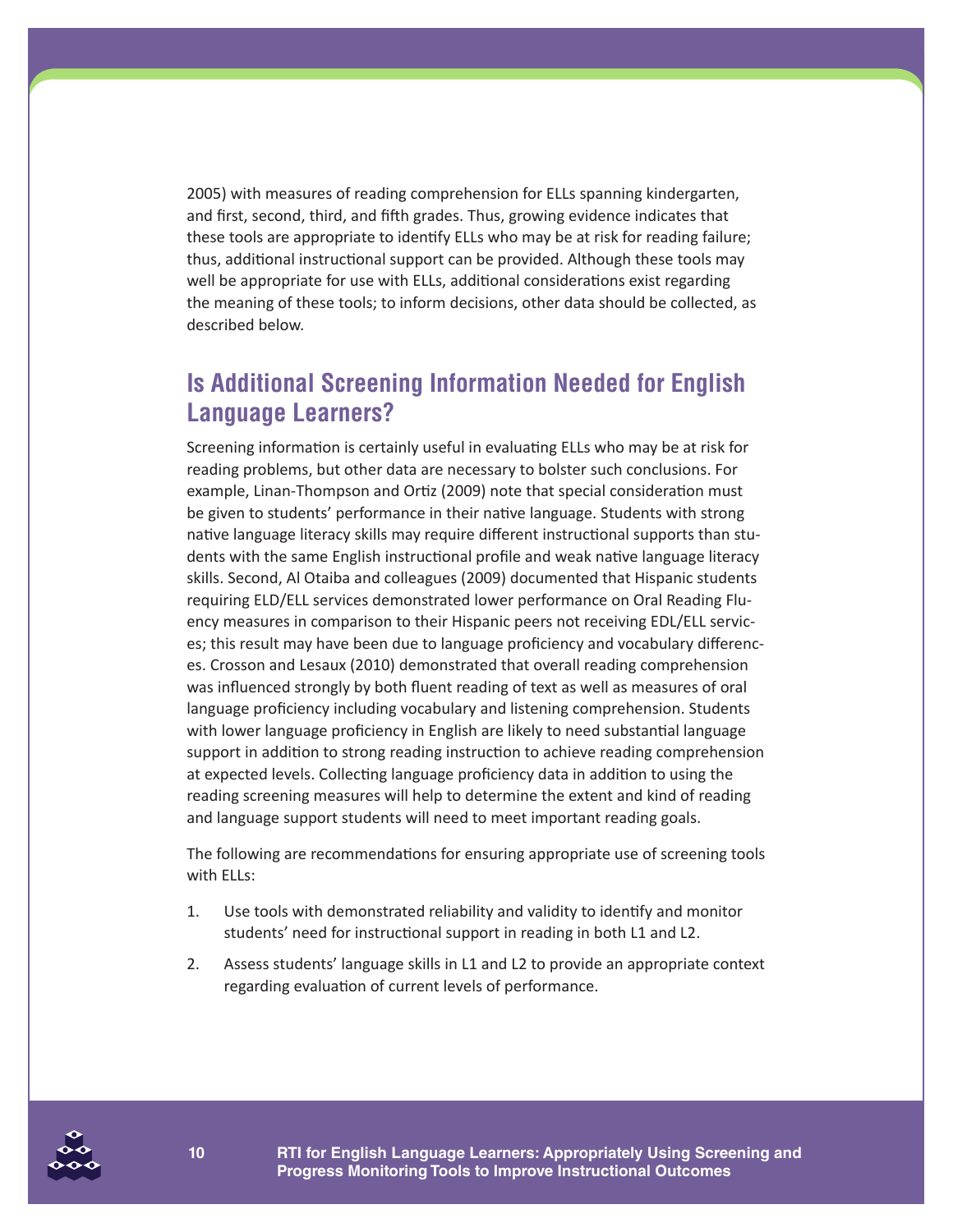- 3. Evaluate the potential effect of the process of L1 and L2 acquisition on current performance.
- 4. Plan instruction based on what is known about the student's current level of performance and his or her literacy experiences in L1 and L2.

# **Case Study: Part I**

The following case study illustrates the recommendations from the previous sections, using screening and progress monitoring with Yesinia, a Spanish-speaking ELL.

Yesenia was born in the United States to parents who immigrated from Central America. She attended Head Start for 1 year; there, she had some instruction in Spanish and some exposure to English as well. She later attended a bilingual kindergarten class where she received native language instruction before moving to a school with an English as a Second Language (ESL) only model (no Spanish support) at the beginning of first grade. In the current English-only program, she receives traditional ESL services in a pull-out model where curriculum is decontextualized (i.e., not connected with classroom instruction). Her language proficiency scores on the Woodcock-Muñoz Language Survey–Revised (WMLS-R; Woodcock, Muñoz-Sandoval, Ruef, & Alvarado, 2005) indicate she is a level 3 in English and level 3 in Spanish (described below). Although the scores appear that she has equal language proficiency in L1 and L2, it is possible she is still slightly more dominant in Spanish, the language of her home and the language which her parents speak to her most frequently. In addition, the Spanish instruction in kindergarten bolstered her native language development and helped create a good foundation before to the change to the English-only program.

**Screening Recommendation 1:** Use tools with demonstrated reliability and validity to identify and monitor students' need for instructional support in reading in both L<sub>1</sub> and L<sub>2</sub>.

Yesenia's linguistic and educational experiences show that it makes sense to screen in both English and Spanish. Her mixture of exposure and instruction in both languages complicates the use of established expectations for development and growth. Therefore, to screen Yesenia's reading development, the Dynamic Indicators of Basic Early Literacy Skills (DIBELS) (Good & Kaminski,

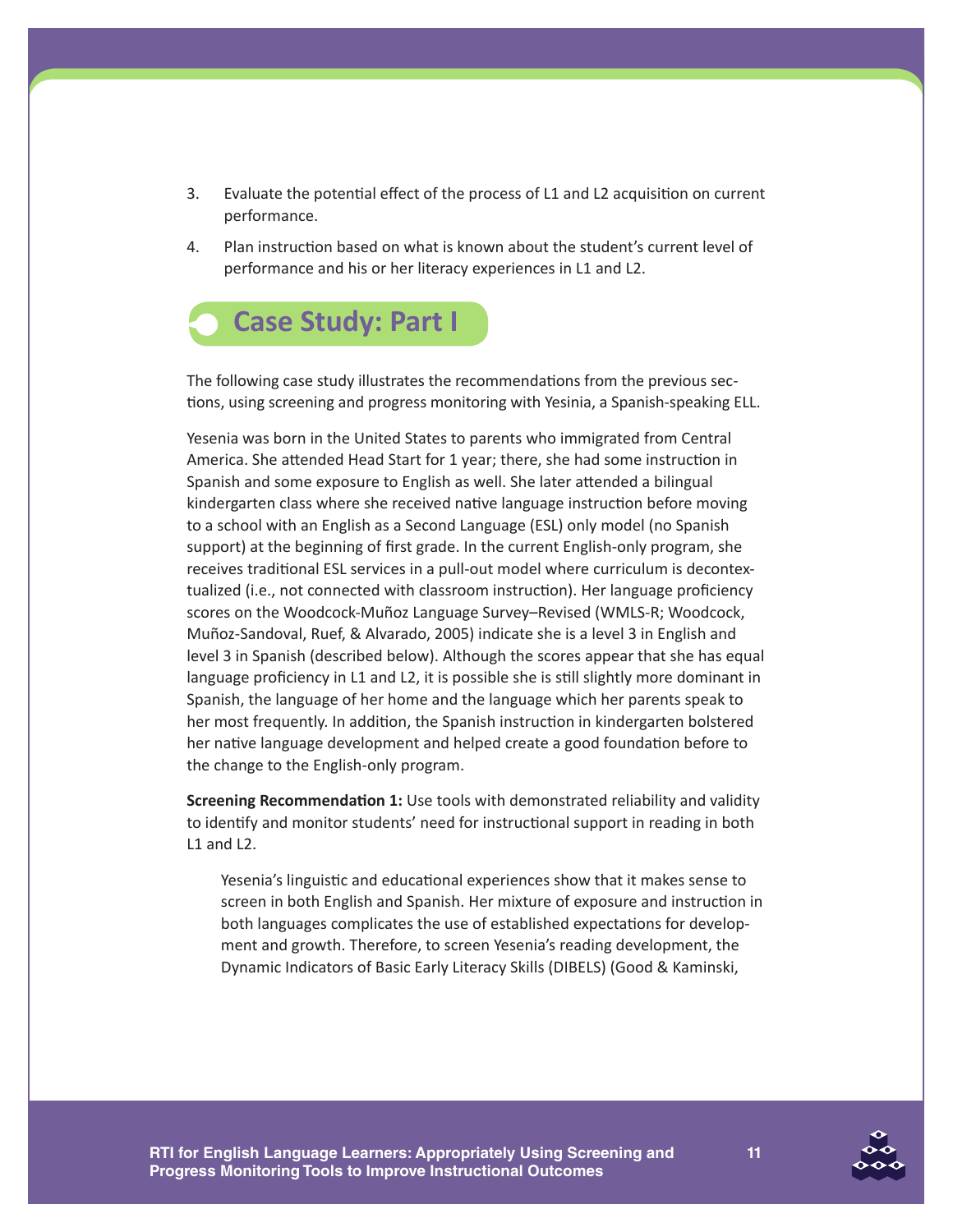2002) and Indicadores Dinámicos del Éxito en la Lectura (IDEL) (Baker, Good, Knutson, & Watson, 2006) were selected because they can be used to evaluate reading in her native language (IDEL) and English (DIBELS); they both have been demonstrated to be reliable predictors of ELLs' reading comprehension in English (Fien, et al., 2008; Riedel, 2007; Vanderwood, et al., 2008) and Spanish (Baker, Cummings, Good, & Smolkowski, 2007). Riedel (2007), for example, showed that first-grade ELLs' performance on Phoneme Segmentation Fluency, Nonsense Word Fluency (NWF), and Oral Reading Fluency at the beginning and middle of the year predicted students' performance on reading comprehension measures at the end of first grade. Vanderwood (2008) and Fien and colleagues (2008) also demonstrated that NWF predicted reading outcomes for ELLs on measures of reading comprehension and overall reading proficiency; this result indicated that student performance on these measures can help identify which students are likely to need additional support to reach critical reading benchmarks. Likewise, research with the IDEL provides support for several of its measures and their relation to first-grade Spanish-speaking ELLs' performance on Spanish text comprehension: Fluidez en la Segmentación de Fonemas (*r =* .51), Fluidez en las Palabras sin Sentido (*r = .*63*)* and Fluidez en la Lectura Oral (*r =* .73) (Baker, Cummings, Good, & Smolkowski, 2007).

**Screening Recommendation 2:** Assess students' language skills in L1 and L2 to provide an appropriate context regarding evaluation of current levels of performance.

The WMLS-R was used to assess Yesenia's language proficiency in Spanish and English. The WMLS-R measures and classifies academic language in the areas of speaking, listening, reading, and writing. Scores are reported in standard scores, percentile ranks, as well as six levels of cognitive academic language proficiency (CALP) (Cummins, 1984). The CALP levels are described as Level 1: Negligible; Level 2: Very Limited; Level 3: Limited; Level 4: Fluent; Level 5: Advanced; and Level 6: Very Advanced. Yesenia scored at Level 3 (Limited) in both English and Spanish, implying relatively equal proficiency. However, her higher comfort level in speaking Spanish, the fact that Spanish remains the language of the home, and the somewhat recent introduction of instruction in English all suggest that she may be slightly better developed (or dominant) in Spanish than in English at this time. Table 1 describes language skills at this level.

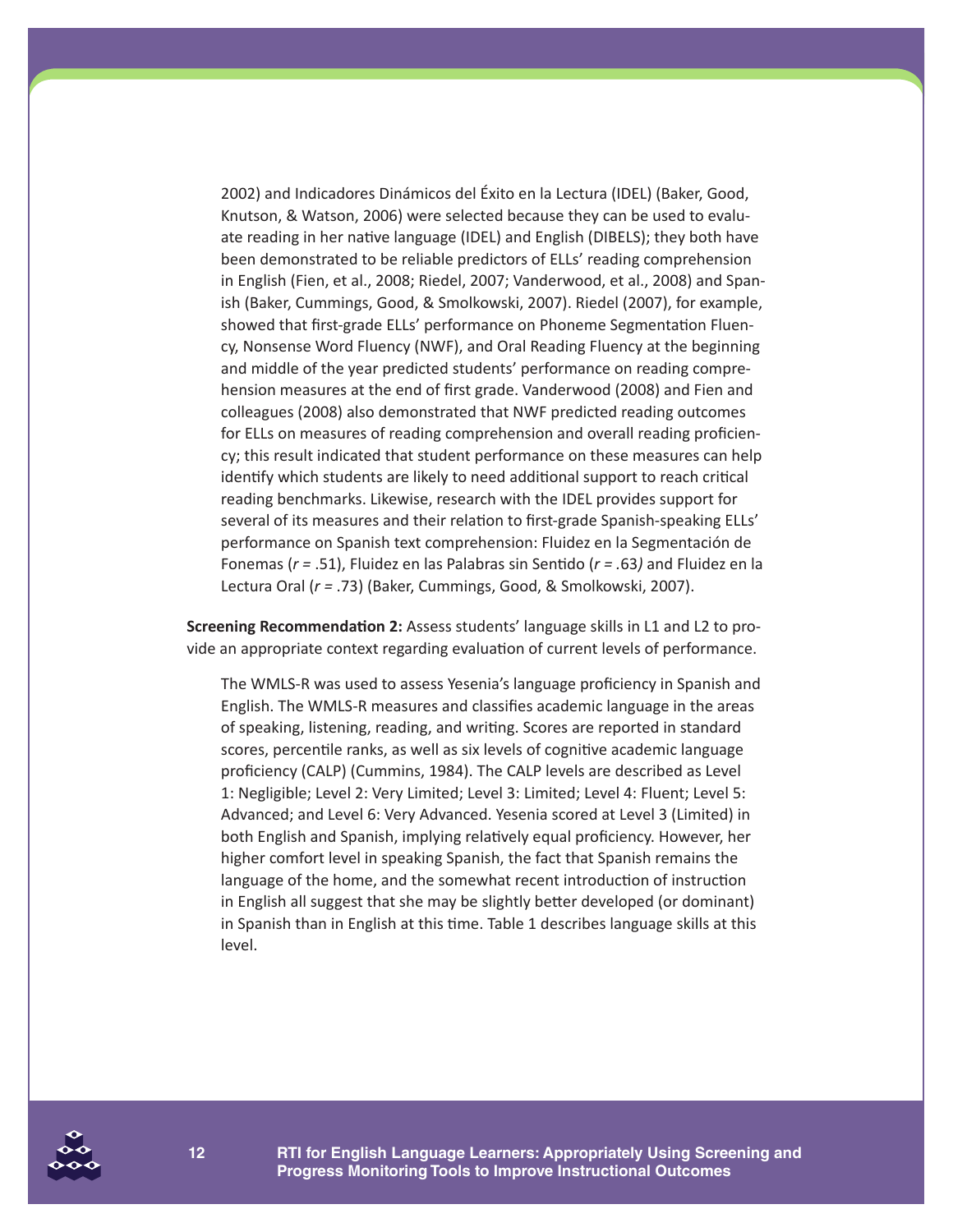**Screening Recommendation 3:** Evaluate the potential impact of the process of L1 and L2 acquisition on current performance.

Although it is possible to evaluate reliably Yesenia's current level with respect to her early literacy skills, it is also important to consider the extent to which factors related to L1 and L2 language acquisition may have affected her progress. In general, the purpose of identifying students' level of performance is to improve skills beyond their current level. That is, an "at-risk" student is "at risk" irrespective of the reason. For ELLs, however, performance that indicates "at-risk" status and the need for more intensive instruction may well be due to ineffective instruction (e.g., when delivered only in English without adjusting for a student's current English proficiency level) with results that could mimic an intrinsic learning problem. For example, in an investigation of the reliability of English passages with ELLs, Baker and Good (1995) found that ELLs improved at a slower pace than native English speakers. Such differences may reflect experiential and educational dissimilarities that manifest in differential responses to instruction. In short, an ELL's linguistic and educational experiences should be carefully considered in designing appropriate instruction and interventions, and it should not be assumed that slower growth must be due to a learning disability.

**Screening Recommendation 4:** Plan instruction based on what is known about the student's performance and literacy experiences in L1 and L2.

A review of results from a screening of Yesenia's basic reading skills suggests that she is at *some risk* in English (Table 1) and that she may need extra support to reach her English reading goals. Yesenia also is *low risk* with respect to her native language skills in reading (Table 2), demonstrating that she has learned some of the foundational skills in her L1. Because Yesenia has established some skills in her native language, she should receive explicit and systematic instruction at the Tier 1 level (core curriculum) as well as learning to transfer what she knows in Spanish to English by teaching her which skills transfer (e.g., phonemic awareness, many consonant sounds, and some comprehension strategies). It should be noted, however, that the degree of linguistic transfer that can be expected in this case is limited to the skills she has already learned, because the teaching for transfer relies on a solid foundation in literacy in the native language. More advanced literacy skills often are

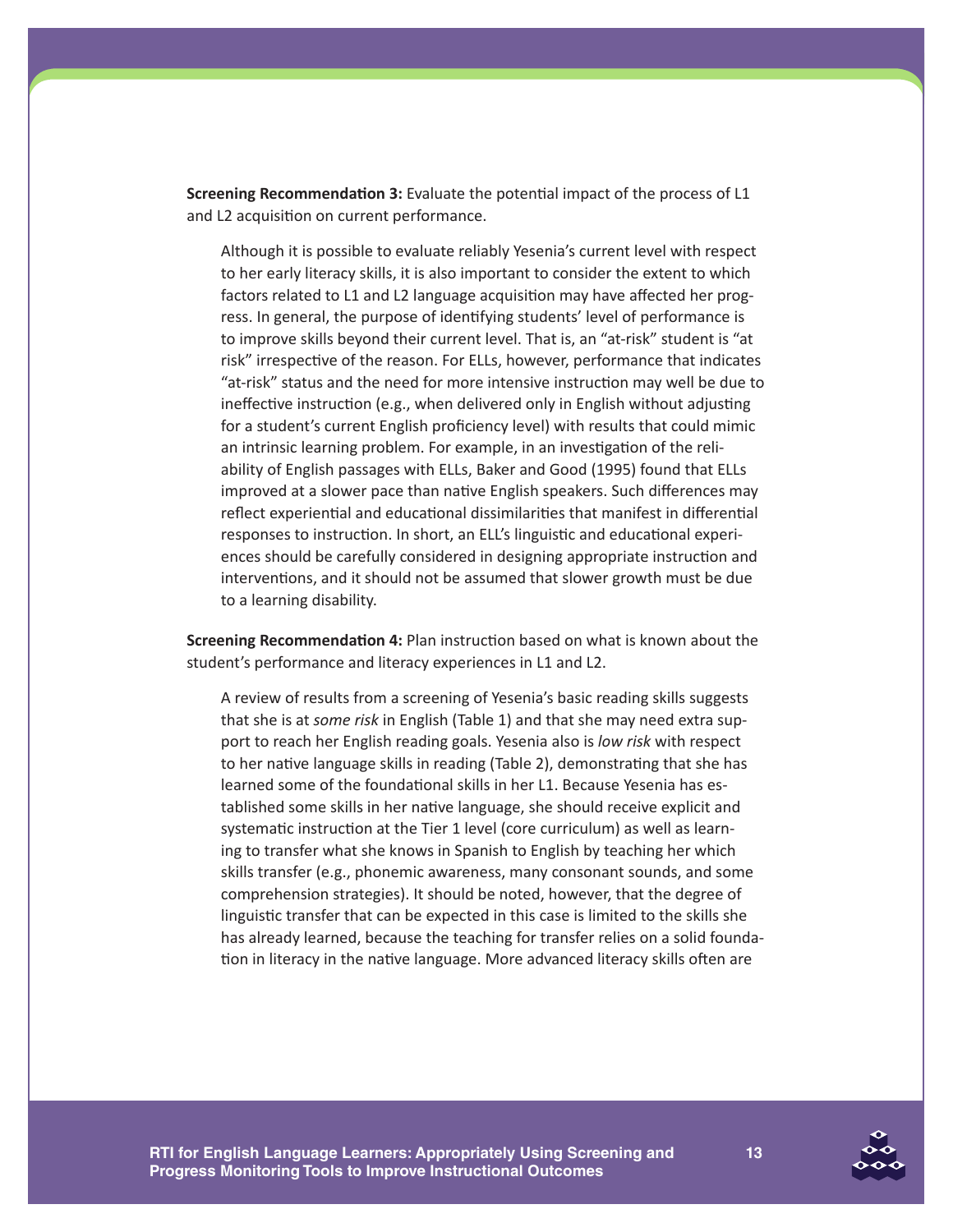not achieved until after several years of formal education (Cummins, 1984). She also should be taught what skills differ between English and Spanish. For example, English has different and more complex rules for decoding (like the vowel-consonant-e rule), and English stories are sometimes structured differently than Spanish ones. A more intensive, secondary level of intervention in reading likely is not necessary for Yesenia at this time, because she is *low* 

|                                           | <b>Decision Criteria-</b><br><b>Beginning of Year</b> |           | <b>Score</b> |
|-------------------------------------------|-------------------------------------------------------|-----------|--------------|
| <b>Letter Naming Fluency (LNF)</b>        | At Risk                                               | $0 - 24$  |              |
|                                           | Some Risk                                             | $25 - 36$ | 27           |
|                                           | Low Risk                                              | $37+$     |              |
| <b>Phoneme Segmentation Fluency (PSF)</b> | Deficit                                               | $0 - 9$   |              |
|                                           | Emerging                                              | $10 - 34$ | 30           |
|                                           | Established                                           | $35+$     |              |
| <b>Nonsense Word Fluency (NWF)</b>        | At Risk                                               | $0 - 12$  | 11           |
|                                           | Some Risk                                             | $13 - 23$ |              |
|                                           | Low Risk                                              | $24+$     |              |

#### **Table 1. First-Grade Dynamic Indicators of Basic Early Literacy Skills (DIBELS)**

#### **Table 2. First-Grade Indicadores Dinámicos del Éxito in la Lectura (IDEL)**

|                                                                                          | <b>Decision Criteria-</b><br><b>Beginning of Year</b> |           | <b>Score</b> |
|------------------------------------------------------------------------------------------|-------------------------------------------------------|-----------|--------------|
| <b>Fluidez en nombrar letras (FNL)</b><br>Letter Naming Fluency (LNF)                    | At Risk                                               | $0 - 19$  |              |
|                                                                                          | Some Risk                                             | $20 - 34$ |              |
|                                                                                          | Low Risk                                              | $35+$     | 41           |
| Fluidez en la Segmentación de Fonemas (FSF)<br><b>Phoneme Segmentation Fluency (PSF)</b> | Deficit                                               | $0 - 34$  |              |
|                                                                                          | Emeraina                                              | $35 - 49$ |              |
|                                                                                          | <b>Established</b>                                    | $50+$     | 53           |
| Fluidez en las Palabras sin Sentido (FPS)<br><b>Nonsense Word Fluency (NWF)</b>          | At Risk                                               | $0 - 24$  |              |
|                                                                                          | Some Risk                                             | $25 - 34$ |              |
|                                                                                          | Low Risk                                              | $35+$     | 39           |

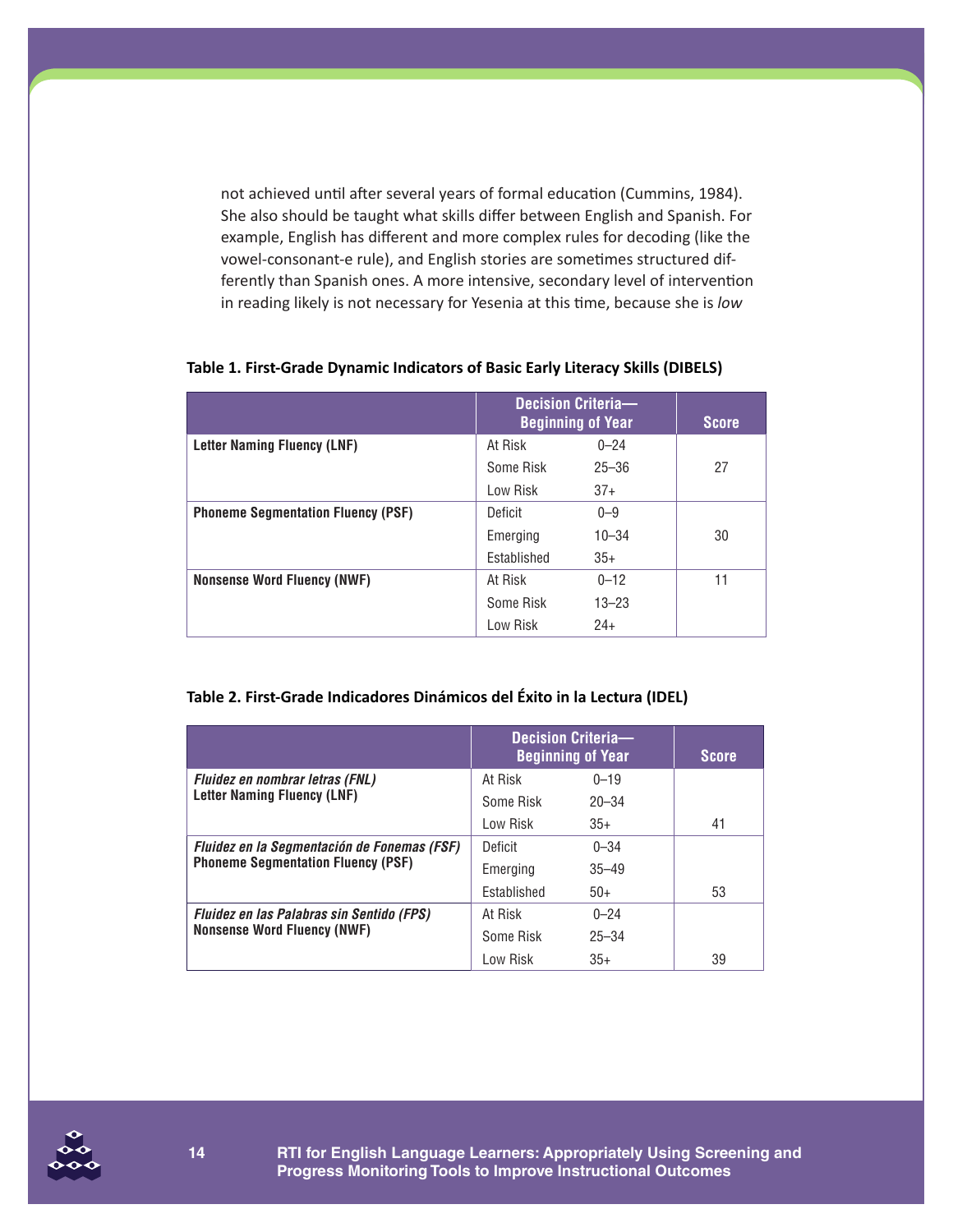*risk* in reading skills in her native language. Because Yesenia's language of instruction will be English, it is critical to provide instruction that focuses on developing content vocabulary, oral language, and language structure development in English. However, her family and community should be encouraged to continue supporting her native language development (to the extent that they are able), especially because, as noted previously, development of the native language may have a positive effect on her oral language development in English (Goldenberg, 2008; Kohnert, 2008). Unfortunately, because ELLs are often from lower SES backgrounds, the parents' ability to maintain gradelevel, academically based language models in the native language is often limited and may hinder growth for students like Yesenia.

#### **Considerations for Progress Monitoring English Language Learners**

Progress monitoring of ELLs is not a difficult task in and of itself. It is complicated, however, by the instructional burden placed on ELLs who are expected to learn a new language while at the same time mastering grade-level content presented in that new language. By comparison, English speakers are asked only to master grade-level content in the same language they have already learned. As noted previously, differential growth rates have been identified between ELLs and English speakers, and these differences may well be due to the added requirement of learning a language "on the fly" while trying to benefit from classroom instruction. In addition, language proficiency is sometimes viewed as a threshold skill that exists largely independent of formal learning. Once a certain level of proficiency in English has been reached, the student is, for all intents and purposes, comparable to his or her native English speaking peers. Such misconceptions are counter to research that demonstrates the dramatic effect that differences in early language experience can have on later academic achievement. For example, Hart and Risley (1995b) found that even simple differences in how much parents speak to their children creates gaps in exposure to language that reach up to 30 million words by the age 3. Furthermore, they found that differences in the number of words children hear by age 3 strongly predict academic achievement 5 years later in third grade. Such differences may be even more magnified in the case of ELLs compared to native English speakers, and these differences highlight the difficulty in determining exactly what constitutes progress and growth for ELLs.

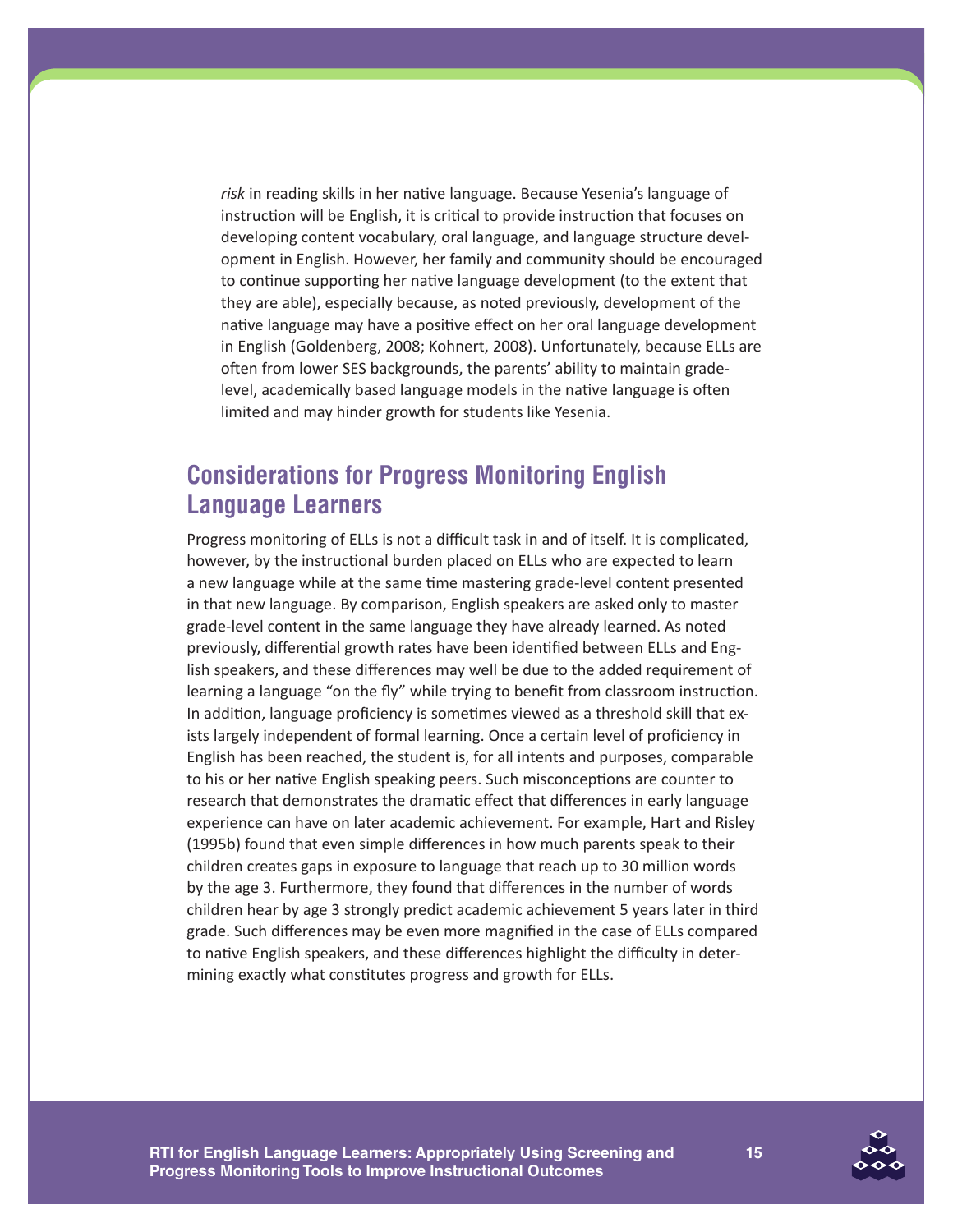In addition to aspects described above, one of the first considerations for ELLs is whether progress should be monitored in all languages. If ELLs receive reading instruction in their native language, then it is critical to monitor progress in their native language. If an ELL is not receiving reading instruction in the native language, there may be no need to monitor progress in any language but English. In either case, the point is to monitor response to instruction, regardless of the language.

Progress monitoring of ELLs should occur for all students who demonstrate risk in English reading instruction, with more frequent monitoring for those students whose progress is lower than expected. The high rate of reading failure among ELLs warrants careful attention to their progress so that instruction can be altered if students do not reach expected rates of progress. Significant care should be paid to ensure that decisions regarding growth, or lack thereof, are appropriate. For example, Gersten and Woodward (1994) suggested that curriculum-based measures could be used to develop growth rates for ELLs, but then speculated that ELLs generally continue to make academic progress toward grade-level norms, whereas ELLs who have learning disabilities do not. In contrast, some research suggests that students who receive ESL/ELL services or English only, peak academically at about fourth grade and then begin to fall farther and farther behind their native Englishspeaking peers every year they remain in school (Thomas & Collier, 1997; 2002). Therefore, it is important that slow growth not be considered a decisive indicator of a learning disability, because the growth rate may also be related to differences in learning due to language acquisition.

A final consideration in the evaluation of student progress for ELLs involves the notion of "true peers." True peers are defined as students who have the same or similar levels of language proficiency, acculturation, and educational backgrounds (Brown & Doolittle, 2008). Using true peers as a comparison requires collection of detailed information that is not ordinarily part of the progress monitoring with English-only students. Standards for progress and growth rates for students from English-speaking backgrounds are well known and established, but the same cannot be said for ELLs. Nevertheless, the basic idea is that if a particular student achieves less growth than his/her true peers, instruction should be intensified for that student. Likewise, if an entire group of students with similar linguistic and cultural backgrounds is struggling to make progress, intensified instruction is needed for the whole group to ensure they make adequate progress. The following are recommendations for using progress monitoring tools for ELLs:

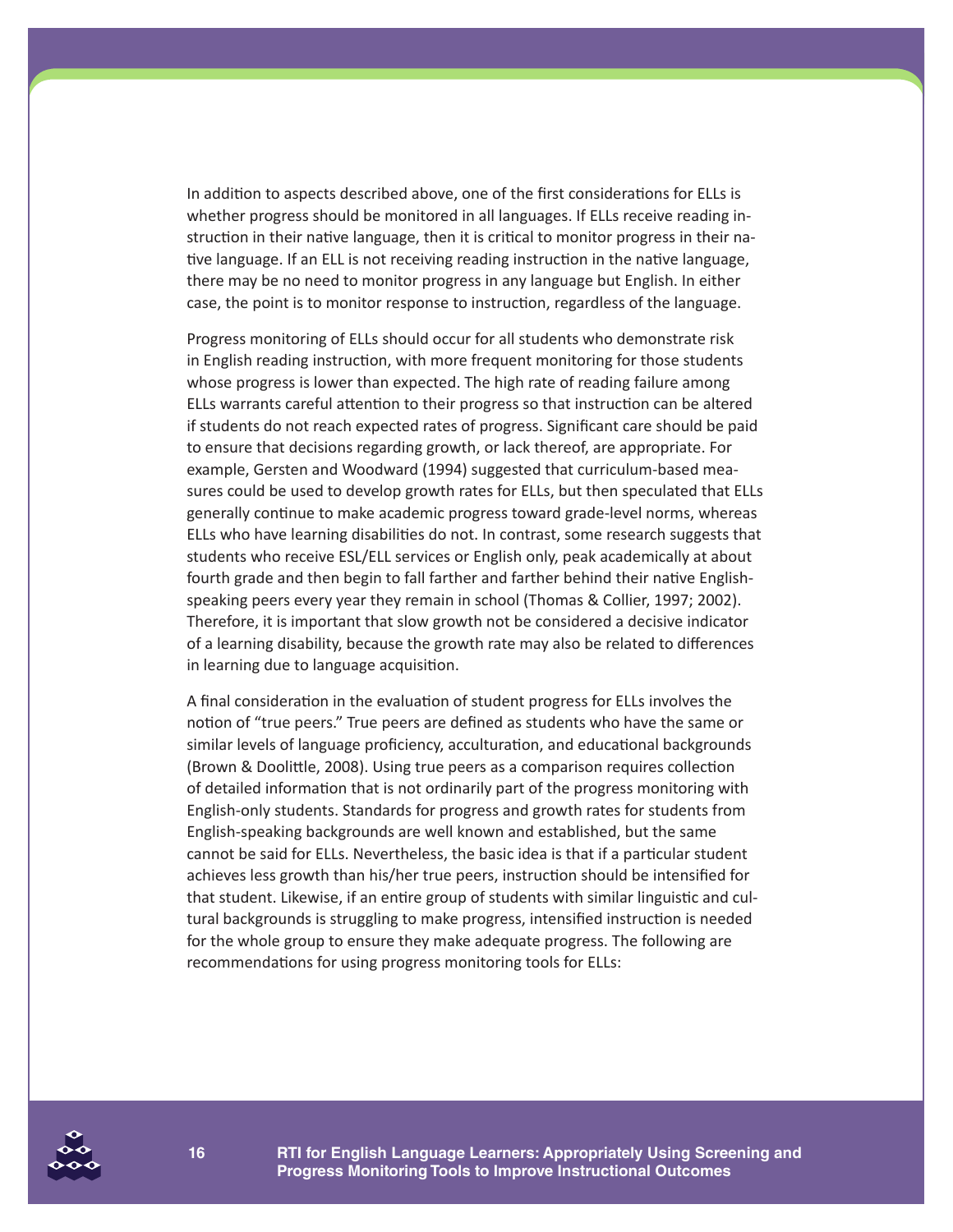- 1. Monitor student progress in all languages of instruction.
- 2. Set rigorous goals that support students toward meeting grade-level standards.
- 3. Evaluate growth frequently, increasing intensity of instruction when growth is less than expected.
- 4. Evaluate growth as compared to that of true peers.



After screening is used to identify an appropriate instructional program for Yesenia, her progress should be monitored to determine instructional effectiveness.

**Progress Monitoring Recommendation 1:** Monitor student progress in all languages of instruction.

Since Yesenia is being taught only in English at this time, her progress was monitored in English, but not Spanish. Because her literacy development is now based on English language instruction and because no native language instruction is being provided, there is little reason to assess her progress in Spanish literacy skills. Accordingly, the critical measure for the beginning of first grade assesses phonics skills through NWF, so the DIBELS NWF measure was used to monitor Yesenia's progress in instruction (Figure 1).

**Progress Monitoring Recommendation 2:** Set rigorous goals that support students toward meeting grade-level standards.

The literacy goal for middle of first grade is 50 sounds correct per minute. Research has shown that ELLs can benefit and make substantial progress when provided explicit instruction in phonemic awareness and phonics in English, regardless of their English language proficiency (e.g., Gunn, Smolkowski, Biglan, Black, & Blair, 2005; Haagar & Windmueller, 2001); therefore, the typical goal on NWF was chosen for Yesenia. Note that although ELLs can make solid progress on phonological processing skills, their overall literacy development may suffer from having a smaller vocabulary than native English speakers. Because ELLs have less experience with and exposure to English,

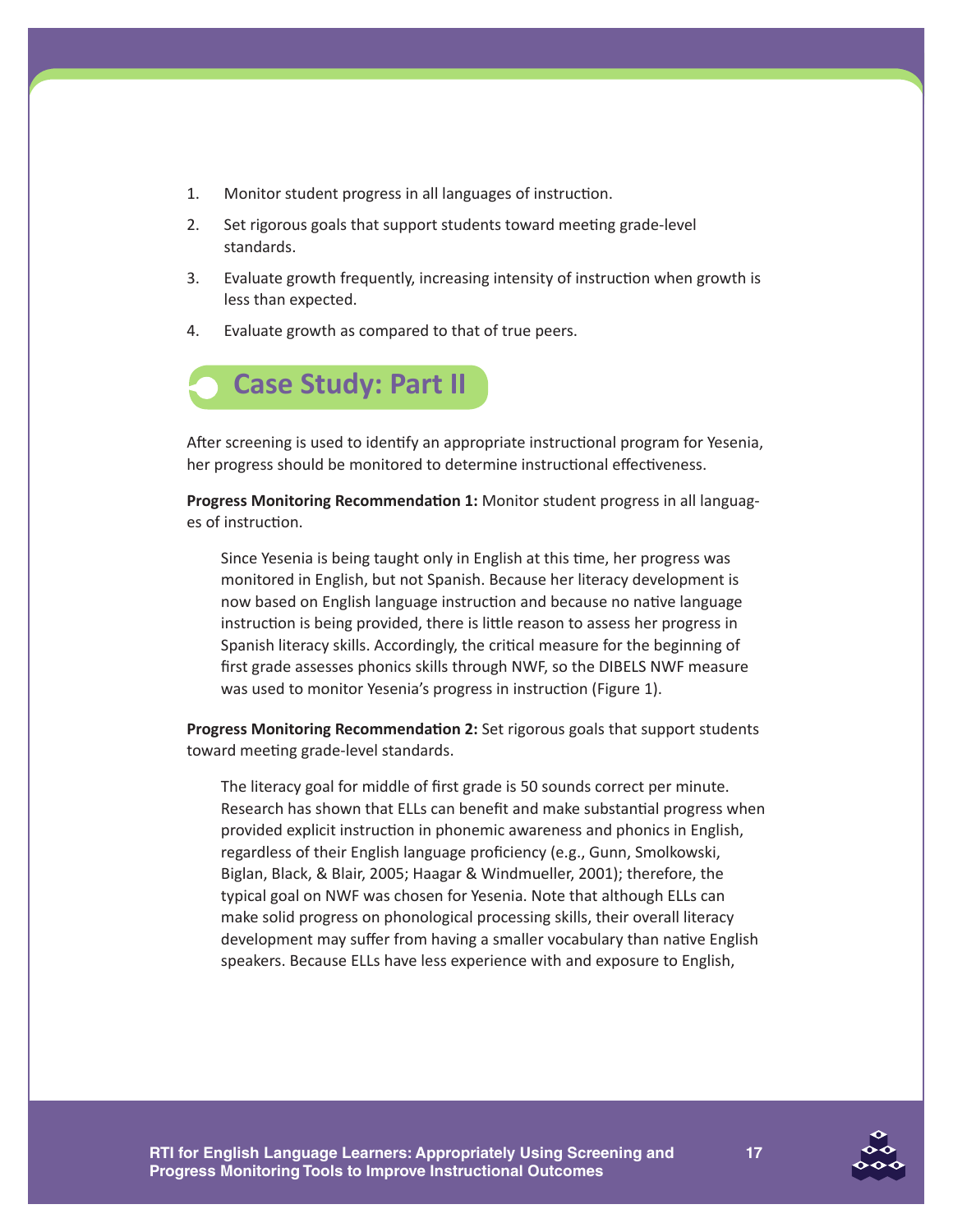they have correspondingly lower vocabularies and thus may not be able to work with the same level of text as their grade-level peers who are native English speakers.

**Progress Monitoring Recommendation 3:** Evaluate growth frequently, increasing intensity of instruction when growth is less than expected.

Yesenia's progress-monitoring graph (Figure 1) shows that, after implementing the Tier 1/Core Curriculum + Teaching for Transfer and monitoring her progress weekly, Yesenia's growth does not appear to be on track to meet the middle-of-the-year goal (i.e., she has three consecutive progress monitoring points that are below her aim line). This growth indicates Yesenia is likely to need additional instructional support to reach her goals. Therefore, it is important to examine her instruction and the assessment data with respect to language and reading skills to determine how instructional support can be intensified. Yesenia's language proficiency during the screening assessment indicated that she was at a Level 3 (on a five-point continuum) in English, which pointed to a need for continued rigorous English oral language instruction to maintain her development in English proficiency. Because her progress on NWF was below what would be expected to meet the middle-of-the-year grade-level standard, the intervention was adjusted, not only in regard to improving reading skills but also to ensure additional instructional time with oral language and vocabulary via teaching of content-based vocabulary before the lesson. In addition, Yesenia was given additional peer practice in using the new academic language and vocabulary (Linan-Thompson & Vaughn, 2007). After the change in instruction, Yesenia's growth improved (Figure 1), indicating that the current level of support likely was adequate to help her meet middle-of-the-year reading goals. The intensified level of language and reading instruction should continue, and her progress should be monitored to ensure that she continues to make good growth toward meeting grade-level goals.

**Progress Monitoring Recommendation 4:** Evaluate growth as compared to true peers.

As illustrated in the progress-monitoring graph, Yesenia responded to instruction and was on track to meet the middle-of-the-year reading goals after implementation of the more intensive reading and language support. If Yesenia

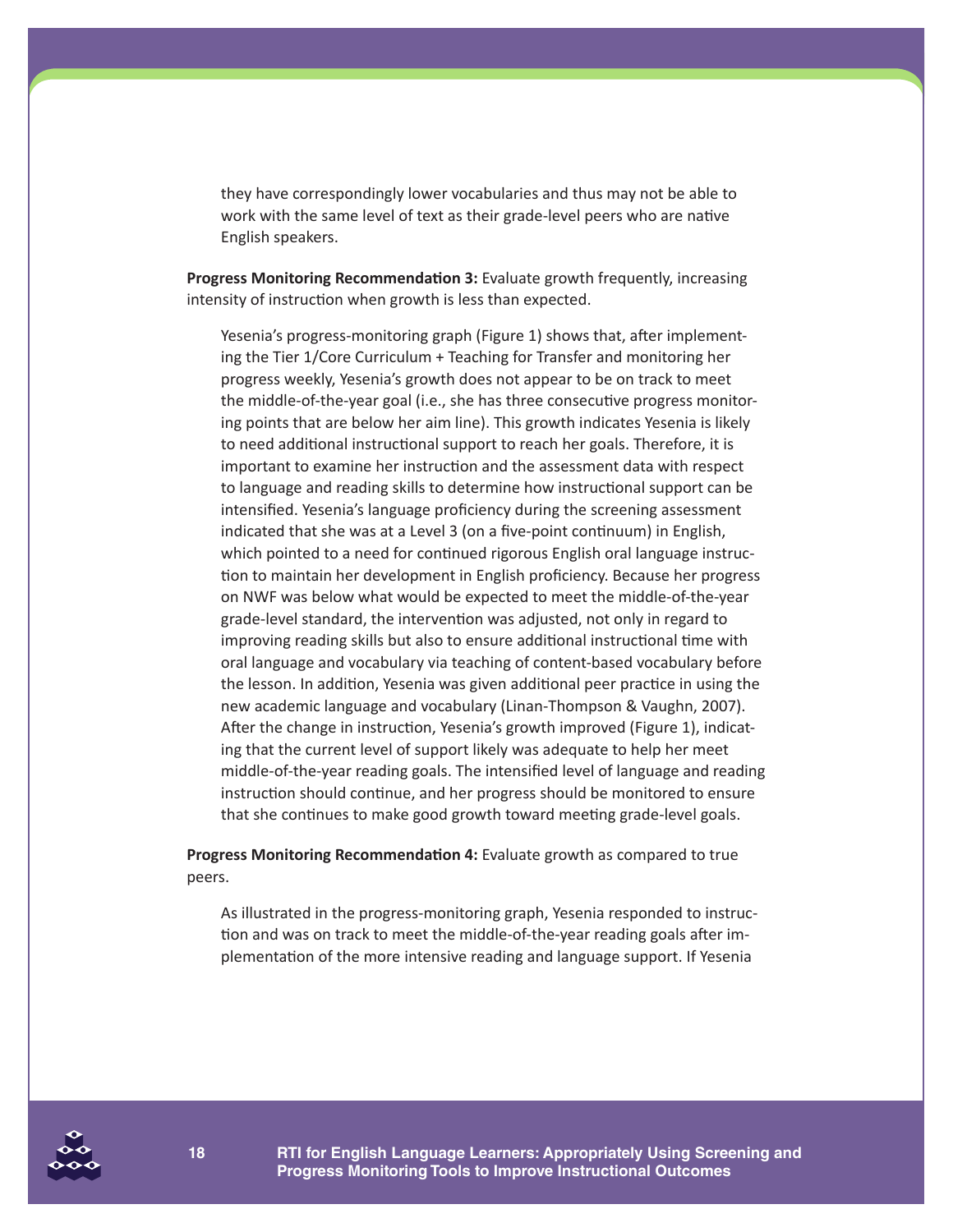had continued to struggle, it would have been helpful to evaluate her growth as compared to peers with similar educational backgrounds and linguistic experiences. Because Yesenia had native language instruction in kindergarten and was switched to English only in first grade, finding closely matched peers may prove difficult. Nevertheless, if her growth was consistent with such peers, instruction should be intensified and ensured as being culturally and linguistically appropriate.

# **Conclusion: Critical Need for a Systemwide Process and Professional Development Plan**

Regardless of the tools for screening and progress monitoring used within an RTI model with ELLs, these tools' effectiveness will depend significantly on the ability of educators to develop a level of expertise and proficiency in their use along with skill in investigating each child's experiential, linguistic, and cultural background the very components that form the context within which plans must be made for appropriate instruction and intervention. Consequently, professional development and schoolwide commitment to improving assessment and instruction are necessary to help develop teachers' knowledge and provide the support needed for them to implement these procedures effectively. Teachers must have the time, resources, and support—both in training and collaboration time—to implement RTI effectively to improve student outcomes.

In applying an RTI framework with ELLs, particularly screening and progress monitoring, the need for additional teacher training and knowledge is greatly increased. Factors such as first and second language acquisition, methods and programs for instruction in the native language, the interaction between linguistic, cognitive, and academic development are all areas to be mastered so that evaluation of ELLs, whether via screening or progress monitoring, can be applied equitably and appropriately. Kovaleski and Prasse (2004) noted that fairness in the assessment process, particularly for language minority students, is one of the potential benefits of RTI. If RTI is to fulfill this promise, it will be necessary to provide a firm grounding in how

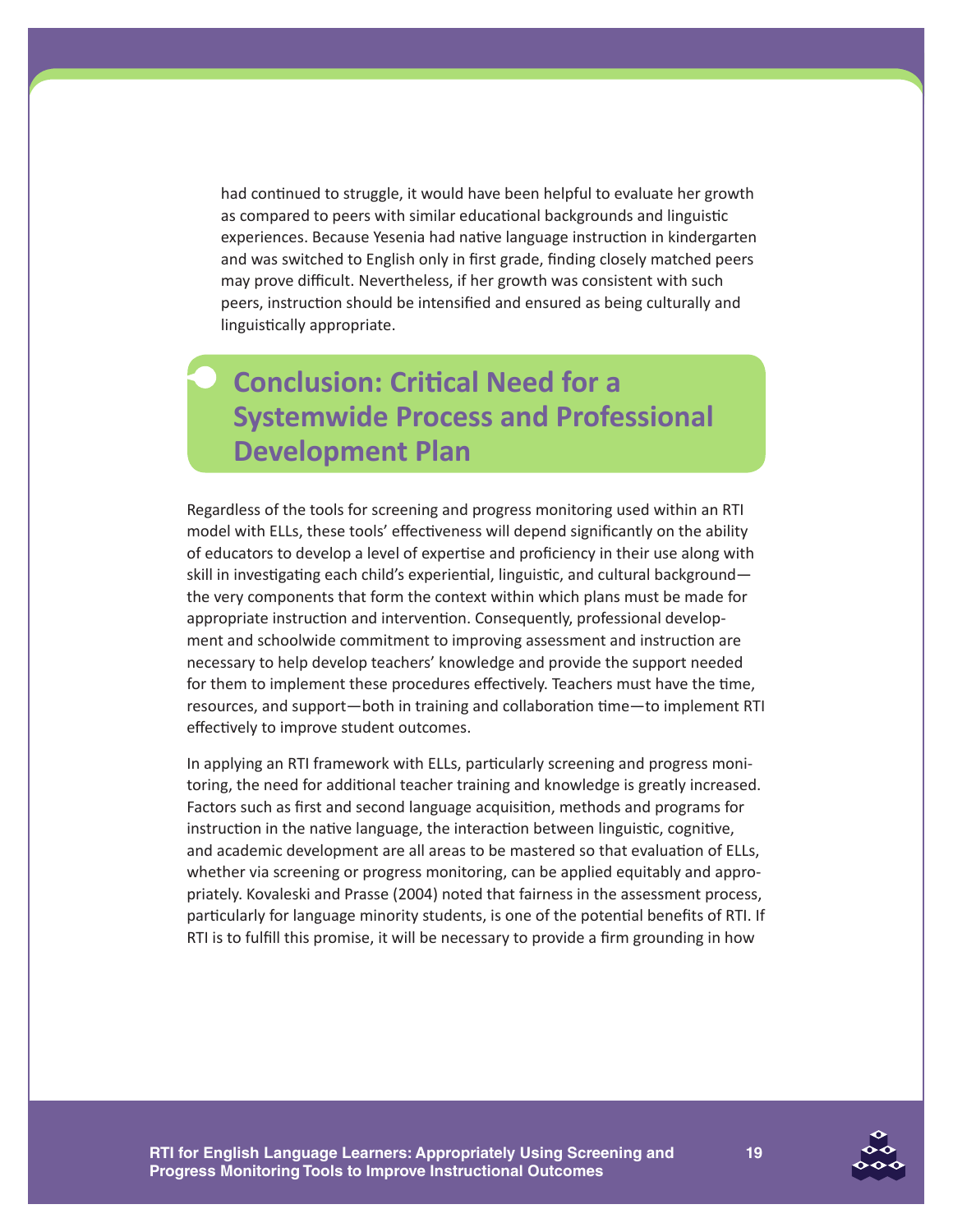language and culture interact with education and cognition to produce the development, growth, and high achievement desired for ELLs.





*Note:* Adapted from DIBELS/IDEL Research Team; DIBELS Essential Training Materials, 2006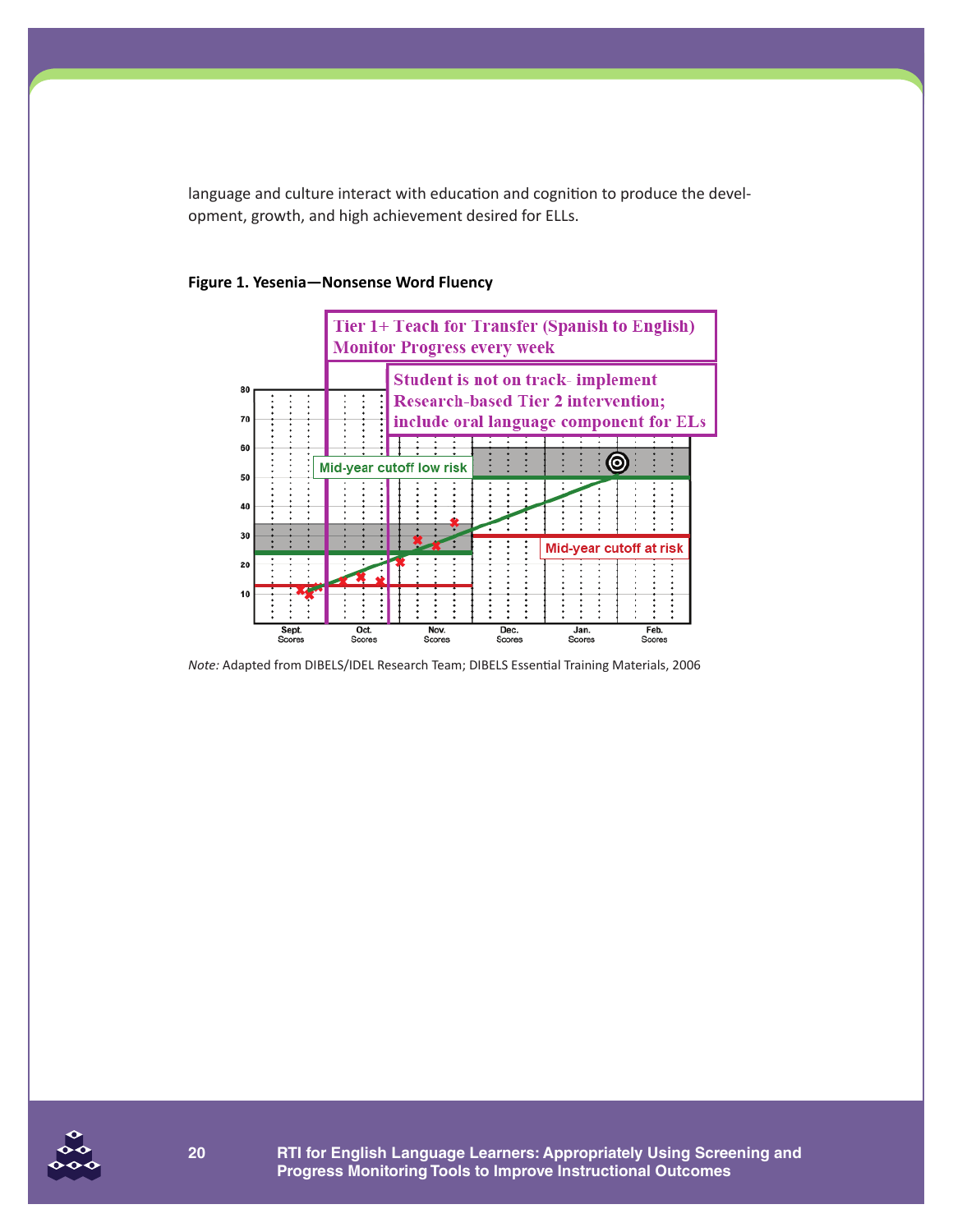

Al Otaiba, S., Petscher, Y., Pappamihiel, N. E., Williams, R. S., Dyrlund, A. K., & Connor, C. (2009). Modeling oral reading fluency development in Latino students: A longitudinal study across second and third grade. *Journal of Educational Psychology, 101*(2)*,* 315–329.

August, D. & Hakuta, K. (1997). *Improving schooling for language- minority children*. Washington, D.C.: National Academy Press.

August, D., & Shanahan, T. (2006). *Executive summary: Developing literacy in secondlanguage learners: Report of the national literacy panel on language-minority children and youth.* Mahwah, NJ: Erlbaum.

Baker, S. K., & Good, R. H. (1995). Curriculum-based measurement of English reading with bilingual Hispanic students: A validation study with second-grade students. *School Psychology Review, 24*, 561–578.

Baker, D. L., Cummings, K. D., Good, R. H. III, & Smolkowski, K. (2007). *IDEL: Indicadores Dinámicos del Éxito in la Lectura: Summary of decision rules for intensive, strategic, and benchmark instructional recommendations in kindergarten through third grade* (Tech. Rep. No. 1). Eugene, OR: Dynamic Measurement Group.

Baker, D., Good, R. H., Knutson, N., & Watson, J. (2006) *Indicadores Dinámicos del Éxito en la Lectura* (6th ed.). Eugene, OR: Institute for the Development of Education Achievement.

Bialystok, E., & Hakuta, K. (1994). *In other words: The science and psychology of secondlanguage acquisition.* New York: Basic Books.

Brown, J. E., & Doolittle, J. (2008). A cultural, linguistic, and ecological framework for response to intervention with English language learners. *Teaching Exceptional Children, 40*(5), 67–72.

Crosson, A. C., & Lesaux, N. K. (2010). Revisiting assumptions about the relationship of fluent reading to comprehension: Spanish-speakers' text-reading fluency in English. *Reading and Writing: An Interdisciplinary Journal, 23*(5), 475–494.

Cummins, J. (1981). The role of primary language development in promoting educational success for language minority students. In California State Department of Education (Ed.), *Schooling and language minority students: A theoretical framework* (pp. 3-49). Los Angeles: National Dissemination and Assessment Center.

Cummins, J. C. (1984). *Bilingual and special education: Issues in assessment and pedagogy*. Austin, TX: PRO-ED.

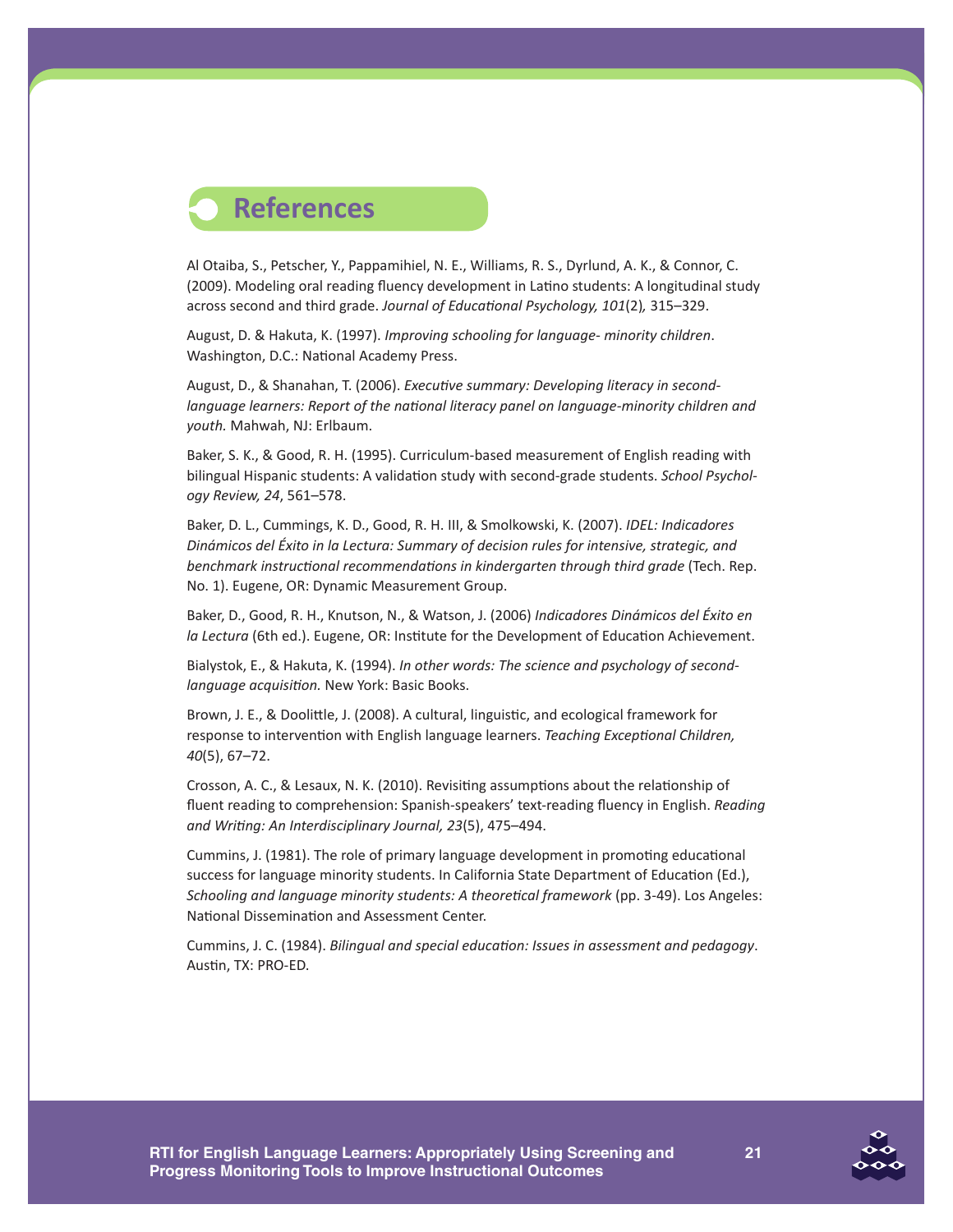Dutro, S., & Moran, C. (2003). Rethinking English language instruction: An architectural approach. In G. García (Ed.), *English learners: Reaching the highest level of English literacy*  (pp. 227–258)*.* Newark, NJ: International Reading Association.

Ethnologue. (2009). *Languages of the world.* Retrieved from http://www.ethnologue.com/ ethno\_docs/distribution.asp?by=country

Fien, H., Baker, S. K., Smolkowski, K., Smith, J. M., Kame'enui, E. J., & Thomas Beck, C. (2008). Using nonsense word fluency to predict reading proficiency in K–2 for English learners and native English speakers. *School Psychology Review, 37*(3), 391–408.

Freire, P., & Macedo, D. (1987). *Literacy: Reading the word and the world.* NY: Routledge.

Fry, R., & Gonzales, F. (2008). *One-in-five and growing fast: A profile of Hispanic public school students.* Retrieved from http://pewhispanic.org/reports/report.php?ReportID=92

Fry, R., & Passel, J. S. (2009). *Latino children: A majority are U.S.-born offspring of immigrants.* Retrieved from http://pewhispanic.org/reports/report.php?ReportID=110.

Gay, G. (2000). *Cultrually responsive teaching: Theory, research and practice.* NY: Teachers College Press.

Gersten, R., Baker, S. K., Shanahan, T., Linan-Thompson, S., Collins, P., & Scarcella, R. (2007). *Effective literacy and language instruction for English learners in the elementary grades, An IES practice guide*. Washington, DC: U.S. Department of Education, Institute for Education Sciences.

Gersten, R., Compton, D., Connor, C. M., Dimino, J., Santoro, L., Linan-Thompson, S., & Tilly, W. D. (2008). *Assisting students struggling with reading: Response to Intervention and multi-tier intervention for reading in the primary grades. A practice guide.* (NCEE 2009- 4045). Washington, DC: U.S. Department of Education, Institute of Education Sciences, National Center for Education Evaluation and Regional Assistance. Retrieved from http:// ies.ed.gov/ncee/wwc/publications/practiceguides

Gersten, R., & Woodward, J. (1994). The language minority student and special education: Issues, themes and paradoxes. *Exceptional Children, 60(4*), 310–322.

Goldberg, C. (2008). Teaching English language learners what the research does and does not say. *American Educator, 32* (2), 8-11.

Good, R. H., & Kaminski, R. (2002). *Dynamic Indicators of Basic Early Literacy Skills* (6th ed.). Eugene, OR: Institute for the Development of Education Achievement.

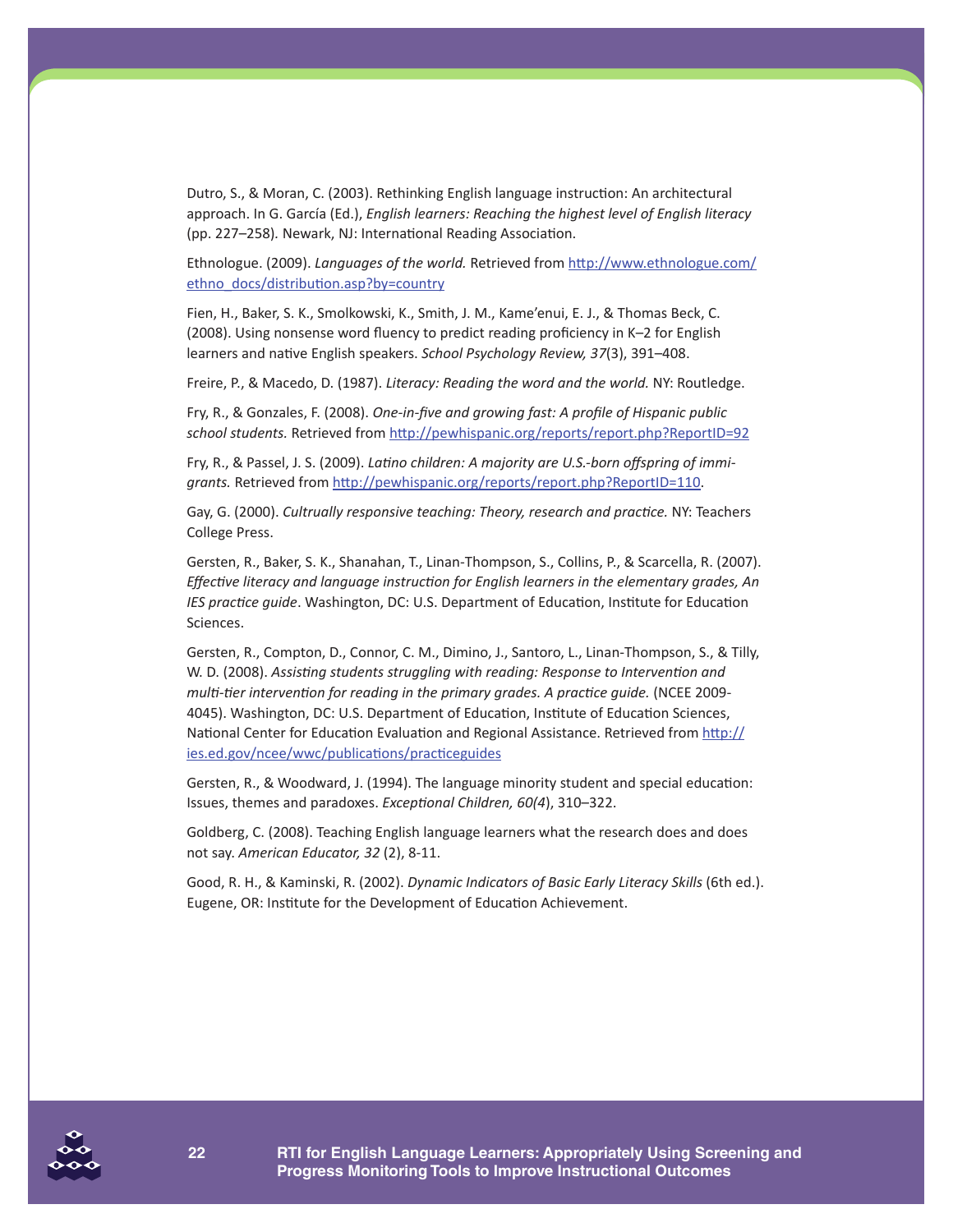Gunn, B., Smolkowski, K., Biglar, A., Black, C., & Blair, J. (2005). Fostering the development of reading skill through supplemental instruction: results for Hispanic and non-Hispanic students. *Journal of Special Education, 39*, 66–86.

Haager, D., & Windmueller, M. P. (2001). Early reading intervention for English language learners at-risk for learning disabilities: Student and teacher outcomes in an urban school. *Learning Disability Quarterly, 24,* 235–250.

Hart, B., & Risley, T. R. (1995a). *Meaningful differences in the everyday experiences of young American children.* Baltimore, MD: Brookes.

Hart, B., & Risley, T. R. (1995b). The early catastrophe: The 30 million word gap. *American Educator 27(1*), 4–9.

Kohnert, K. (2008). *Language disorders in bilingual children and adults.* San Diego, CA: Plural Publishing.

Klingner, J. K., Artiles, A. J., & Bareletta, L. M. (2006). English language learners who struggle with reading: Language acquisition or LD? *Journal of Learning Disabilities, 39,* 108–128.

Kovaleski, J. F., & Prasse, D. P. (2004, February). Response to instruction in the identification of learning disabilities: A guide for school teams. *NASP Communiqué, 32,*(5), Insert.

Linan-Thompson, S., & Ortiz, A. (2009). Response to intervention and English language learners: Instructional and assessment considerations. *Seminars in Speech and Language, 30,* 105–120.

Linan-Thompson, S., & Vaughn, S. (2007). *Research-based methods of reading instruction for English language learners: Grades K–4.* Alexandria, VA: Association for Supervision and Curriculum Development.

Moll, L. C., Amanti, C., Neff, D., & Gonzales, N. (1992). Funds of knowledge for teaching: Using a qualitative approach to connect homes and classrooms. *Theory into Practice, 11*(2), 132–141.

NCRTI (2010). Essential components of RTI: A closer look at response to intervention. National Center on Response to Intervention, http://www.rti4success.org/images/stories/ pdfs/rtiessentialcomponents\_0520101.pdf

Ortiz, S. O. (2008). Best practices in Nondiscriminatory assessment. In A. Thomas & J. Grimes (Eds.), *Best practices in School Psychology V* (pp. 661-678). Washington, D.C: National Association of School Psychologists.



**RTI for English Language Learners: Appropriately Using Screening and 23 23 RTI for English Language Learners: Appropriately Using Screening and Progress Monitoring Tools to Improve Instructional Outcomes Progress Monitoring Tools to Improve Instructional Outcomes**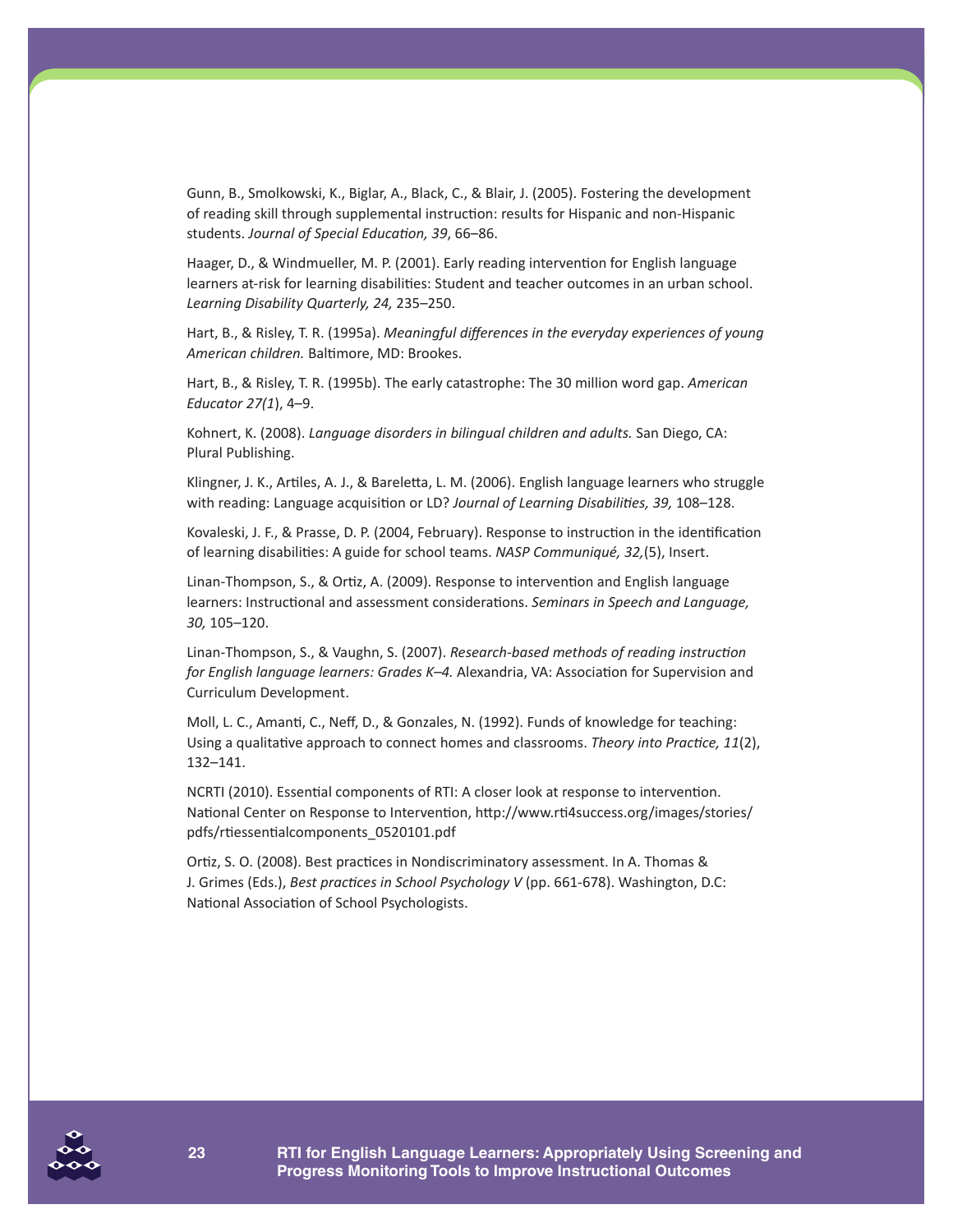Ortiz, S. O. & Dynda, A. M. (2005). The use of intelligence tests with culturally and linguistically diverse populations. In D.P. Flanagan & P.L. Harrison (Eds.), *Contemporary Intellectual Assessment* (2nd ed., pp. 545-556). New York: Guildford Press.

Passel, J., & Cohn, D. (2008, February). *U.S. population projections: 2005–2050.* Washington, DC: Pew Hispanic Center. Retrieved from http://pewhispanic.org/files/reports/85.pdf

Pinker, S. (2007). *The language instinct.* New York: HarperCollins.

Riedel, B. (2007). The relation between DIBELS, reading comprehension, and vocabulary in urban first-grade students. *Reading Research Quarterly, 42,* 546–567.

Sparks, R., Patton, J., Ganschow, L., Humbach, N., & Javorsky, J. (2008). Early first-language reading and spelling skills. *Journal of Educational Psychology, 100*(1), 162–174.

Thomas, W. P., & Collier, V. P. (2002). A *national study of school effectiveness for language minority students' long-term academic achievement.* Santa Cruz, CA: Center for Research on Education, Diversity, and Excellence.

Thomas, W. P. & Collier, V. P. (1997, December). *School effectiveness for language minority students*. National Clearinghouse for English Language Acquisition (NCELA) Resource Collection Series, No. 9. Washington, DC: NCELA.

Valdés, G., & Figueroa, R. (1994). *Bilingualism and testing: A special case of bias.* Norwood, NJ: Ablex.

Valdés, G., & Figueroa, R. (1996). *Bilingualism and testing: A special case of bias.* New York: Ablex Publishing.

Vanderwood, M. L., & Nam, J. (2008). Best practices in assessing and improving English language learners' literacy performance. In A. Thomas & J. Grimes (Eds.), *Best practices in school psychology* (5th ed., pp. 1847–1855). Bethesda, MD: National Association of School Psychologists.

Vanderwood, M. L., Linklater, D., & Healy, K. (2008). Predictive accuracy of nonsense word fluency for English language learners. *School Psychology Review, 37,* 5–17.

Wiley, H. I., & Deno, S. L. (2005). Oral reading and maze measures as predictors of success for English learners on a state standards assessment. *Remedial & Special Education, 26*(4), 207–214.

Woodcock, R., Muñoz-Sandoval, A., Ruef, M., & Alvarado, C. (2005). *Woodcock-Muñoz Language Survey–Revised.* Itasca, IL: Riverside Publishing Co.